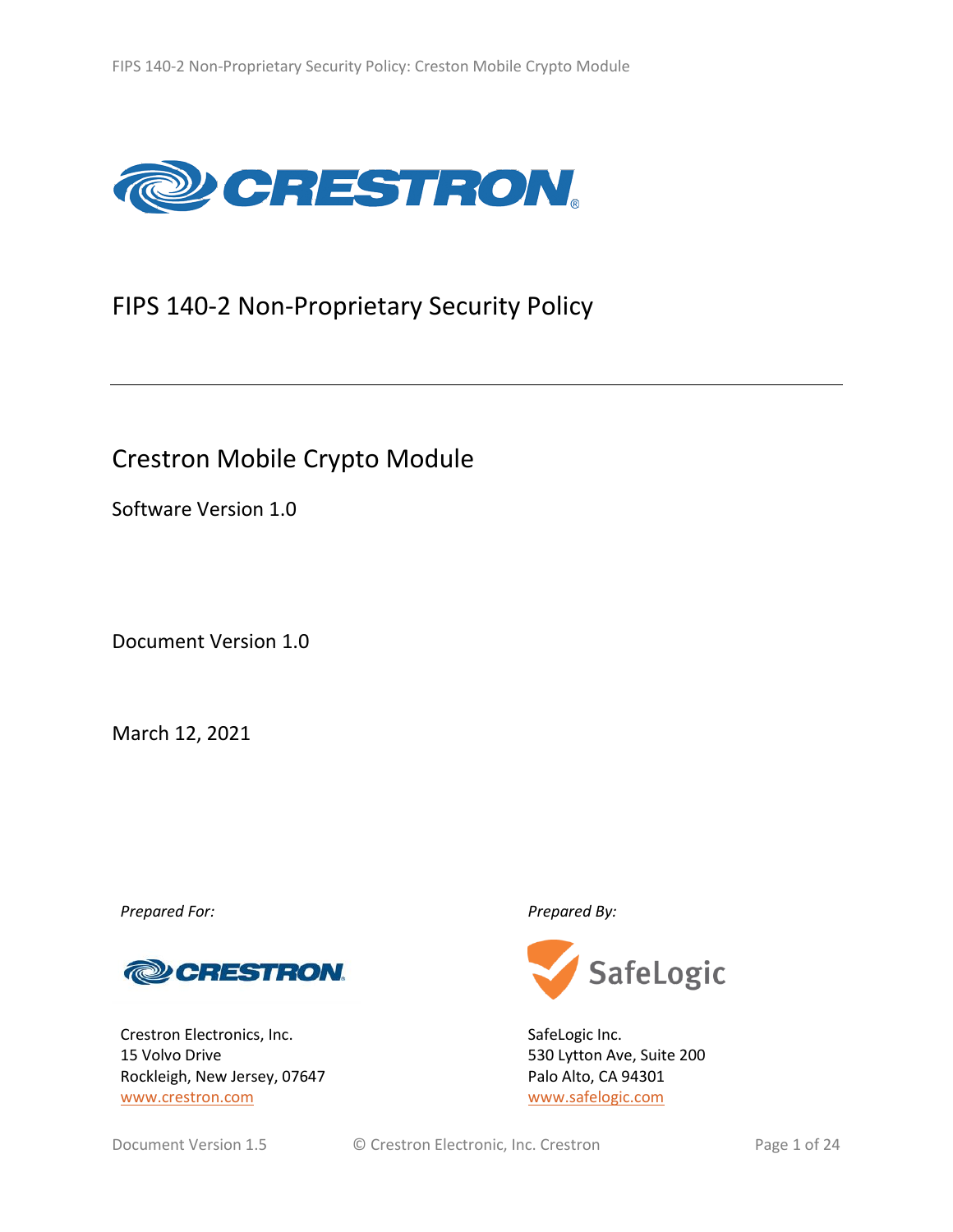# **Abstract**

This document provides a non-proprietary FIPS 140-2 Security Policy for Mobile Crypto Module.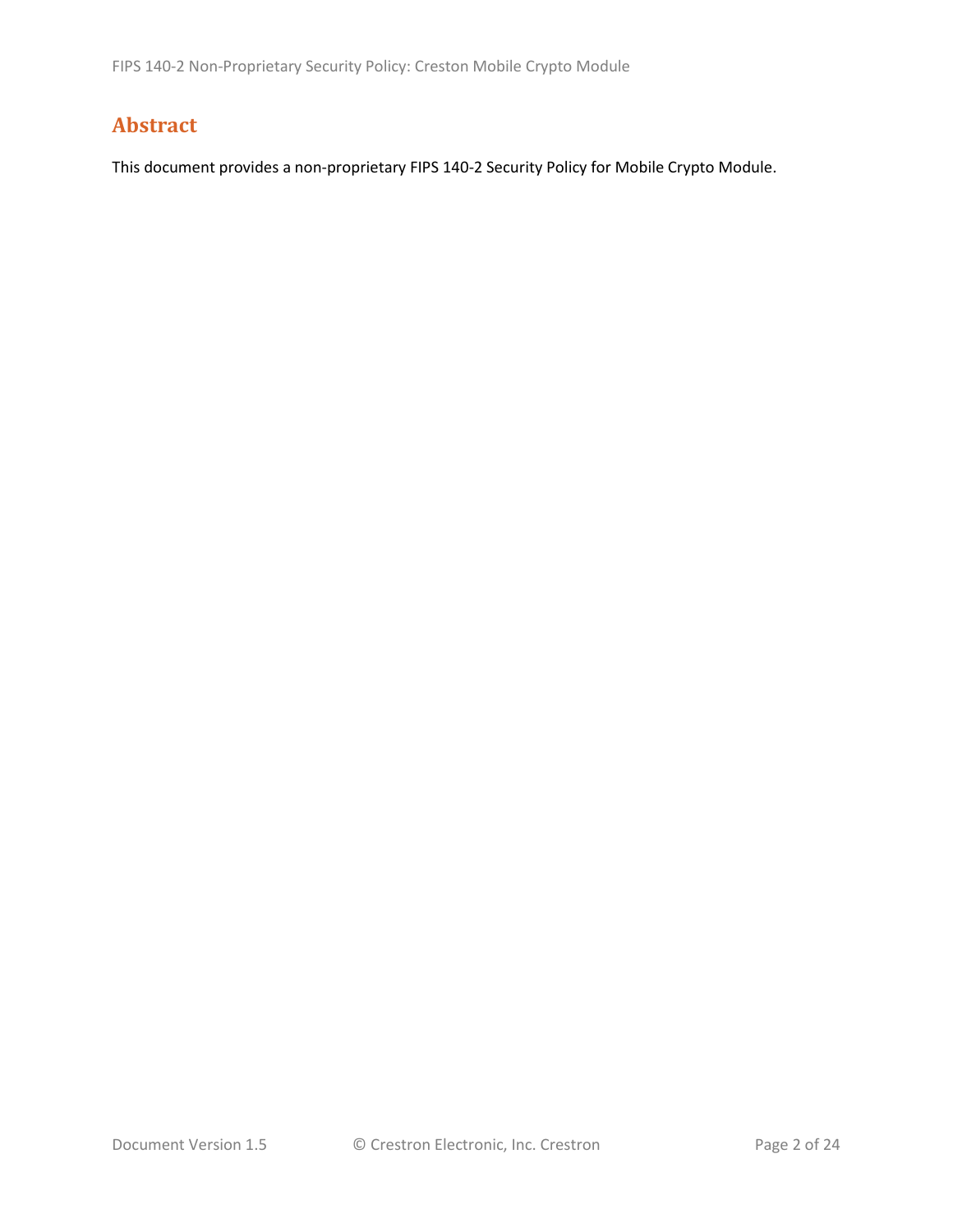# **Table of Contents**

| $\mathbf{1}$ |         |                                                                                                 |  |
|--------------|---------|-------------------------------------------------------------------------------------------------|--|
|              | 1.1     |                                                                                                 |  |
|              | 1.2     |                                                                                                 |  |
|              | 1.3     |                                                                                                 |  |
|              | 1.4     |                                                                                                 |  |
|              | 1.5     |                                                                                                 |  |
| $\mathbf{2}$ |         |                                                                                                 |  |
|              | 2.1     |                                                                                                 |  |
|              | 2.1.1   |                                                                                                 |  |
|              | 2.1.2   |                                                                                                 |  |
|              | 2.1.3   |                                                                                                 |  |
|              | 2.2     |                                                                                                 |  |
|              | 2.3     |                                                                                                 |  |
|              | 2.3.1   |                                                                                                 |  |
|              | 2.3.2   |                                                                                                 |  |
|              | 2.4     |                                                                                                 |  |
|              | $2.5\,$ |                                                                                                 |  |
|              | 2.6     |                                                                                                 |  |
|              | 2.6.1   |                                                                                                 |  |
|              | 2.6.2   | Key/Critical Security Parameter (CSP) Authorized Access and Use by Role and Service/Function 19 |  |
|              | 2.6.3   |                                                                                                 |  |
|              | 2.6.4   |                                                                                                 |  |
|              | 2.7     |                                                                                                 |  |
|              | 2.7.1   |                                                                                                 |  |
|              | 2.7.2   |                                                                                                 |  |
|              | 2.7.3   |                                                                                                 |  |
|              | 2.8     |                                                                                                 |  |
| 3            |         |                                                                                                 |  |
|              | 3.1     |                                                                                                 |  |
|              | 3.1.1   |                                                                                                 |  |
|              | 3.1.2   |                                                                                                 |  |
|              | 3.2     |                                                                                                 |  |
|              | 3.2.1   |                                                                                                 |  |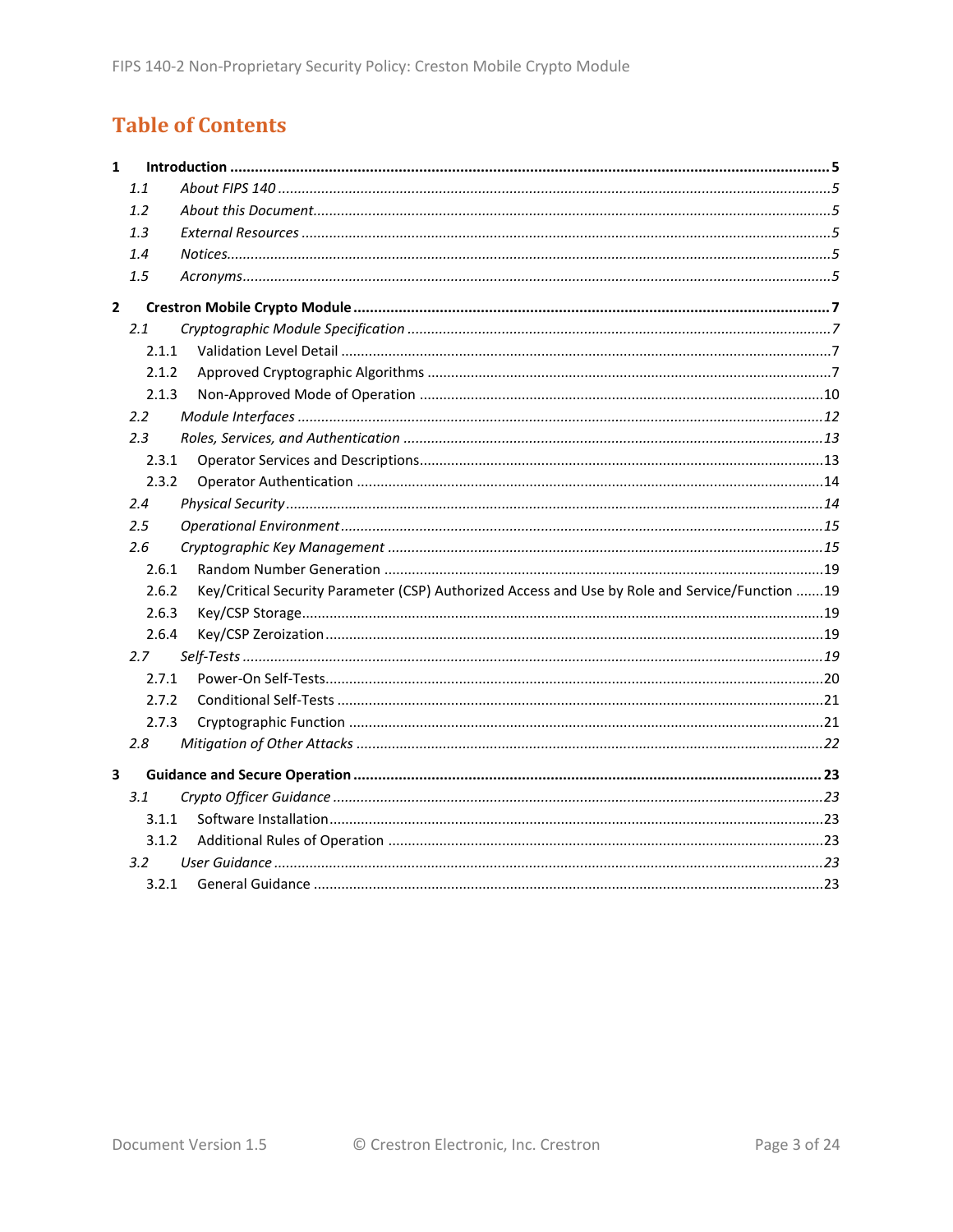# **List of Tables**

# **List of Figures**

|--|--|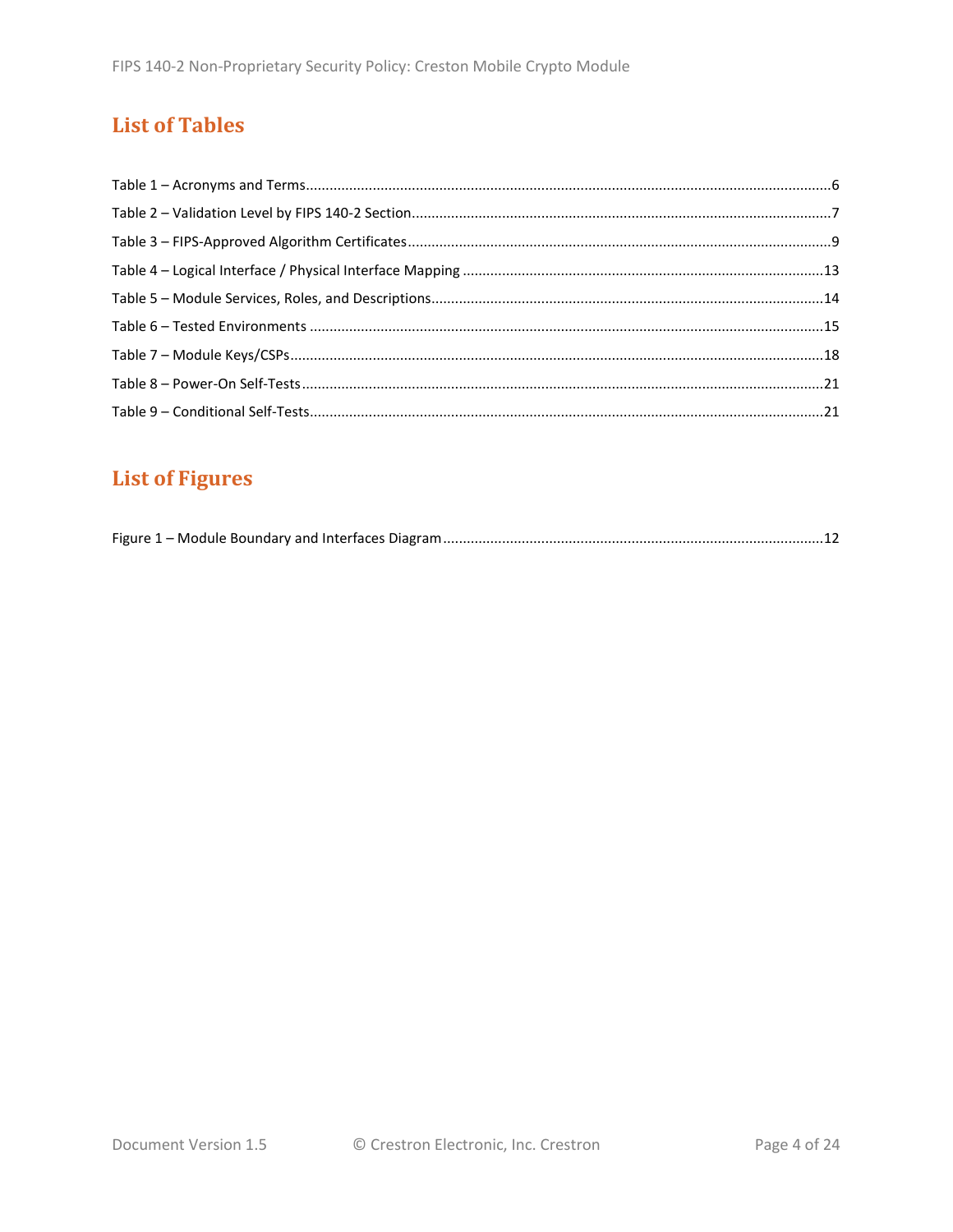# <span id="page-4-0"></span>**1 Introduction**

# <span id="page-4-1"></span>**1.1 About FIPS 140**

Federal Information Processing Standards Publication 140-2 — Security Requirements for Cryptographic Modules specifies requirements for cryptographic modules to be deployed in a Sensitive but Unclassified environment. The National Institute of Standards and Technology (NIST) and Canadian Centre for Cyber Security (CCCS) Cryptographic Module Validation Program (CMVP) run the FIPS 140 program. The NVLAP accredits independent testing labs to perform FIPS 140 testing; the CMVP validates modules meeting FIPS 140 validation. *Validated* is the term given to a module that is documented and tested against the FIPS 140 criteria.

More information is available on the CMVP website at [http://csrc.nist.gov/groups/STM/cmvp/index.html.](http://csrc.nist.gov/groups/STM/cmvp/index.html)

## <span id="page-4-2"></span>**1.2 About this Document**

This non-proprietary Cryptographic Module Security Policy for the Mobile Crypto Module from Crestron Electronics, Inc. ("Crestron") provides an overview of the product and a high-level description of how it meets the security requirements of FIPS 140-2. This document contains details on the module's cryptographic keys and critical security parameters. This Security Policy concludes with instructions and guidance on running the module in a FIPS 140-2 mode of operation.

Crestron Mobile Crypto Module may also be referred to as the "module" in this document.

## <span id="page-4-3"></span>**1.3 External Resources**

The Crestron website [\(www.crestron.com\)](http://www.crestron.com/) contains information on Crestron services and products. The Cryptographic Module Validation Program website contains links to the FIPS 140-2 certificate and Crestron contact information.

### <span id="page-4-4"></span>**1.4 Notices**

This document may be freely reproduced and distributed in its entirety without modification.

## <span id="page-4-5"></span>**1.5 Acronyms**

The following table defines acronyms found in this document: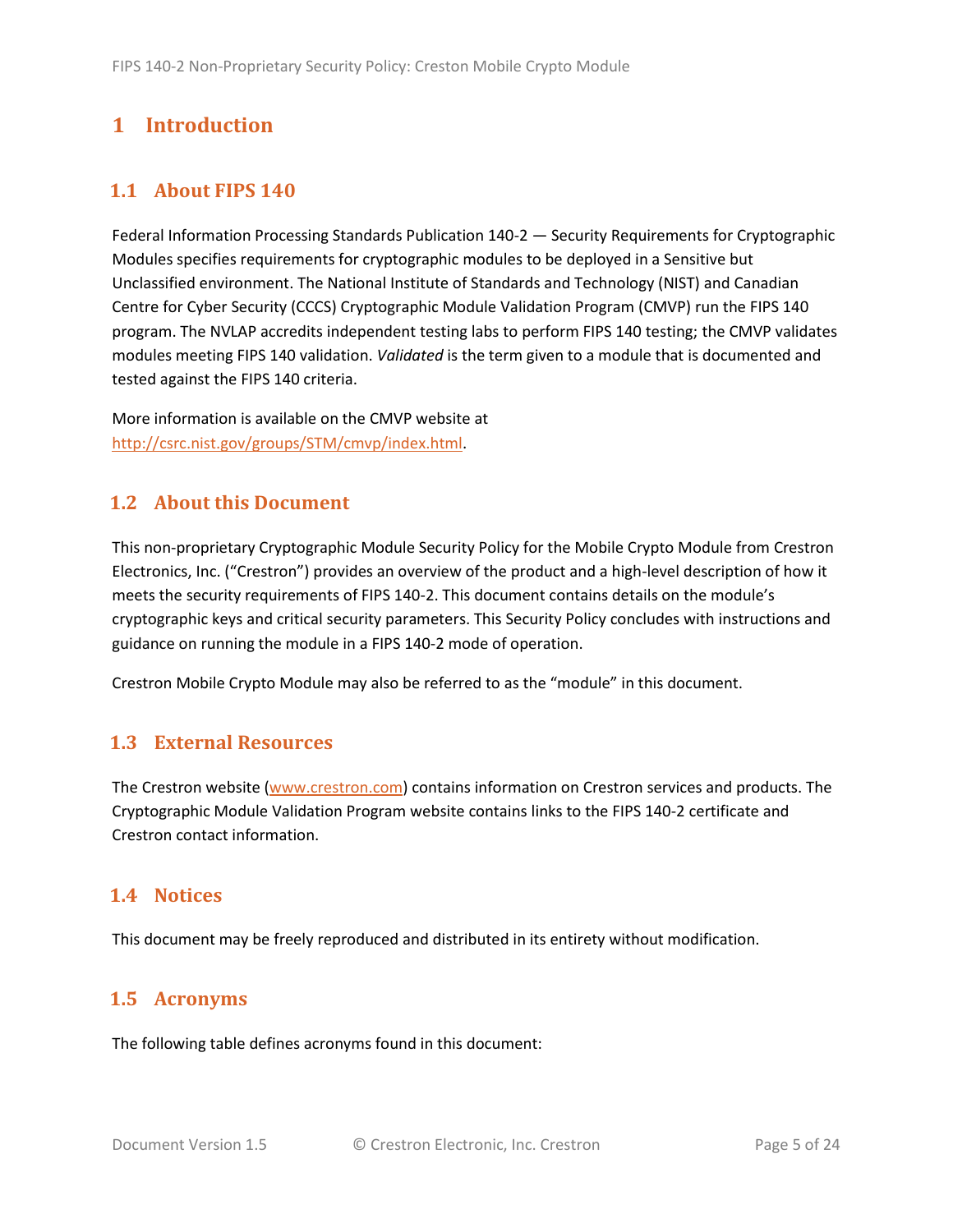| <b>Acronym</b> | <b>Term</b>                                         |  |
|----------------|-----------------------------------------------------|--|
| <b>AES</b>     | <b>Advanced Encryption Standard</b>                 |  |
| <b>ANSI</b>    | American National Standards Institute               |  |
| <b>API</b>     | Application Programming Interface                   |  |
| BT             | <b>BlueTooth</b>                                    |  |
| <b>CMVP</b>    | Cryptographic Module Validation Program             |  |
| CO             | Crypto Officer                                      |  |
| <b>CCCS</b>    | Canadian Centre for Cyber Security                  |  |
| <b>CSP</b>     | <b>Critical Security Parameter</b>                  |  |
| <b>DES</b>     | Data Encryption Standard                            |  |
| DH             | Diffie-Hellman                                      |  |
| <b>DRBG</b>    | Deterministic Random Number Generator               |  |
| <b>DSA</b>     | Digital Signature Algorithm                         |  |
| EC             | <b>Elliptic Curve</b>                               |  |
| <b>EMC</b>     | <b>Electromagnetic Compatibility</b>                |  |
| <b>EMI</b>     | Electromagnetic Interference                        |  |
| <b>FCC</b>     | <b>Federal Communications Commission</b>            |  |
| <b>FIPS</b>    | <b>Federal Information Processing Standard</b>      |  |
| <b>GPD</b>     | <b>General Purpose Device</b>                       |  |
| GUI            | <b>Graphical User Interface</b>                     |  |
| <b>HMAC</b>    | (Keyed-) Hash Message Authentication Code           |  |
| <b>KAT</b>     | <b>Known Answer Test</b>                            |  |
| <b>MAC</b>     | <b>Message Authentication Code</b>                  |  |
| <b>MD</b>      | <b>Message Digest</b>                               |  |
| <b>NVLAP</b>   | National Voluntary Laboratory Accreditation Program |  |
| <b>NIST</b>    | National Institute of Standards and Technology      |  |
| <b>OS</b>      | <b>Operating System</b>                             |  |
| <b>PKCS</b>    | Public-Key Cryptography Standards                   |  |
| <b>PRNG</b>    | Pseudo Random Number Generator                      |  |
| <b>PSS</b>     | Probabilistic Signature Scheme                      |  |
| <b>RF</b>      | Radio Frequency                                     |  |
| <b>RNG</b>     | Random Number Generator                             |  |
| <b>RSA</b>     | Rivest, Shamir, and Adleman                         |  |
| <b>SHA</b>     | Secure Hash Algorithm                               |  |
| <b>SSL</b>     | Secure Sockets Layer                                |  |
| Triple-DES     | Triple Data Encryption Algorithm                    |  |
| <b>TLS</b>     | <b>Transport Layer Security</b>                     |  |
| <b>USB</b>     | <b>Universal Serial Bus</b>                         |  |

**Table 1 – Acronyms and Terms**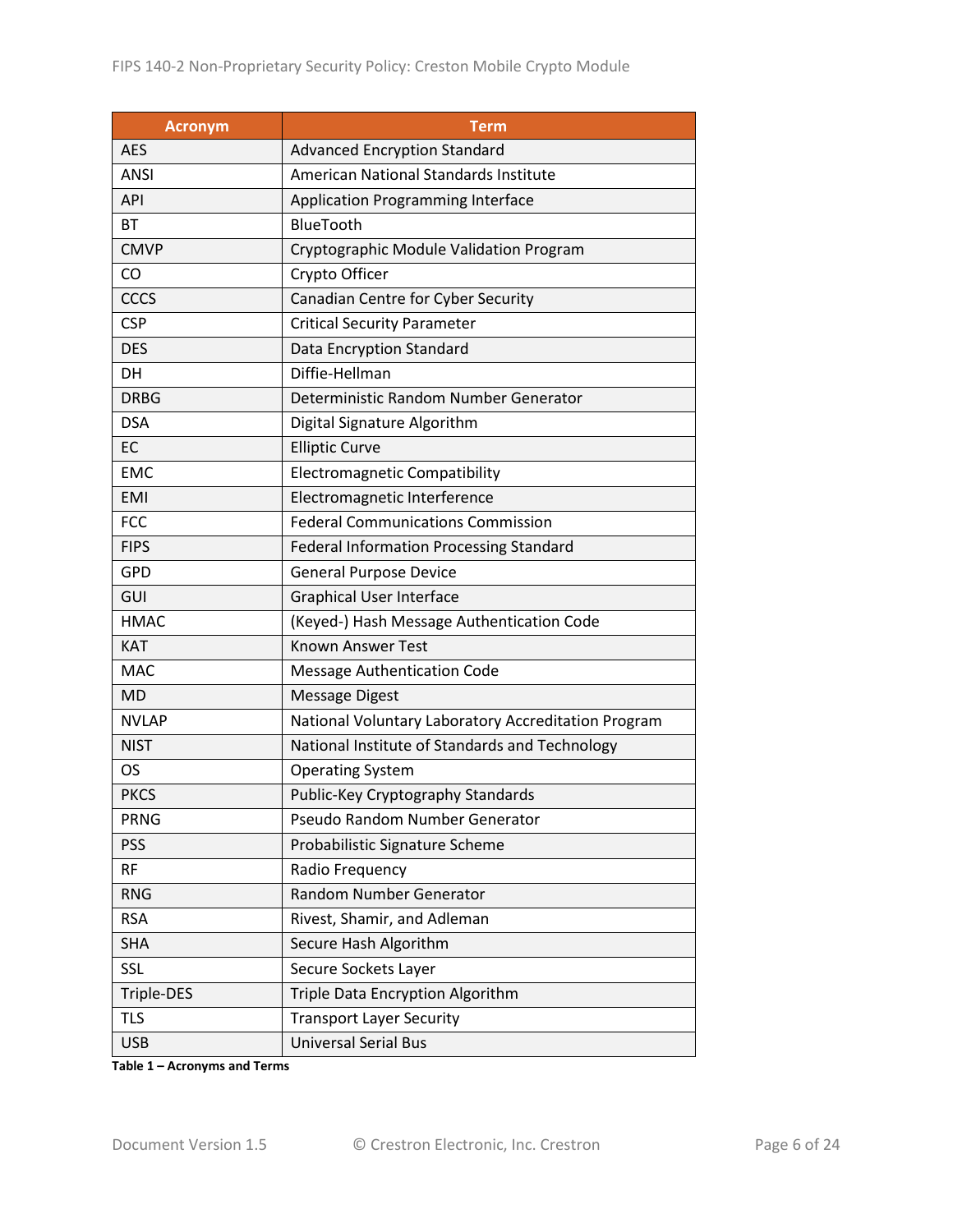# <span id="page-6-0"></span>**2 Crestron Mobile Crypto Module**

# <span id="page-6-1"></span>**2.1 Cryptographic Module Specification**

The Crestron Mobile Crypto Module is the cryptographic core of Crestron products and features robust algorithm support, including Suite B algorithm compliance. This module offloads secure key management, data integrity, data at rest encryption, and secure communications to a trusted implementation.

The module's logical cryptographic boundary is the shared library files and their integrity check HMAC files. The module is a multi-chip standalone embodiment installed on a General Purpose Device.

All operations of the module occur via calls from host applications and their respective internal daemons/processes. As such there are no untrusted services calling the services of the module.

The module supports two modes of operation: Approved and non-Approved. The module will be in the FIPS-approved mode when all power up self-tests have completed successfully, and only Approved algorithms are invoked. See *Approved Cryptographic Algorithms* section below for a list of the supported Approved algorithms. The non-Approved mode is entered when a non-Approved algorithm is invoked. See *Non-Approved Algorithms* for a list of non-Approved algorithms.

## <span id="page-6-2"></span>**2.1.1 Validation Level Detail**

| <b>FIPS 140-2 Section Title</b>                              | <b>Validation Level</b> |
|--------------------------------------------------------------|-------------------------|
| Cryptographic Module Specification                           |                         |
| Cryptographic Module Ports and Interfaces                    | 1                       |
| Roles, Services, and Authentication                          | 1                       |
| Finite State Model                                           | 1                       |
| <b>Physical Security</b>                                     | N/A                     |
| <b>Operational Environment</b>                               | 1                       |
| Cryptographic Key Management                                 | 1                       |
| Electromagnetic Interference / Electromagnetic Compatibility | 1                       |
| Self-Tests                                                   | 1                       |
| Design Assurance                                             | 3                       |
| Mitigation of Other Attacks                                  | N/A                     |

The following table lists the level of validation for each area in FIPS 140-2:

**Table 2 – Validation Level by FIPS 140-2 Section**

## <span id="page-6-3"></span>**2.1.2 Approved Cryptographic Algorithms**

The module's cryptographic algorithm implementations have received the following certificate numbers from the Cryptographic Algorithm Validation Program: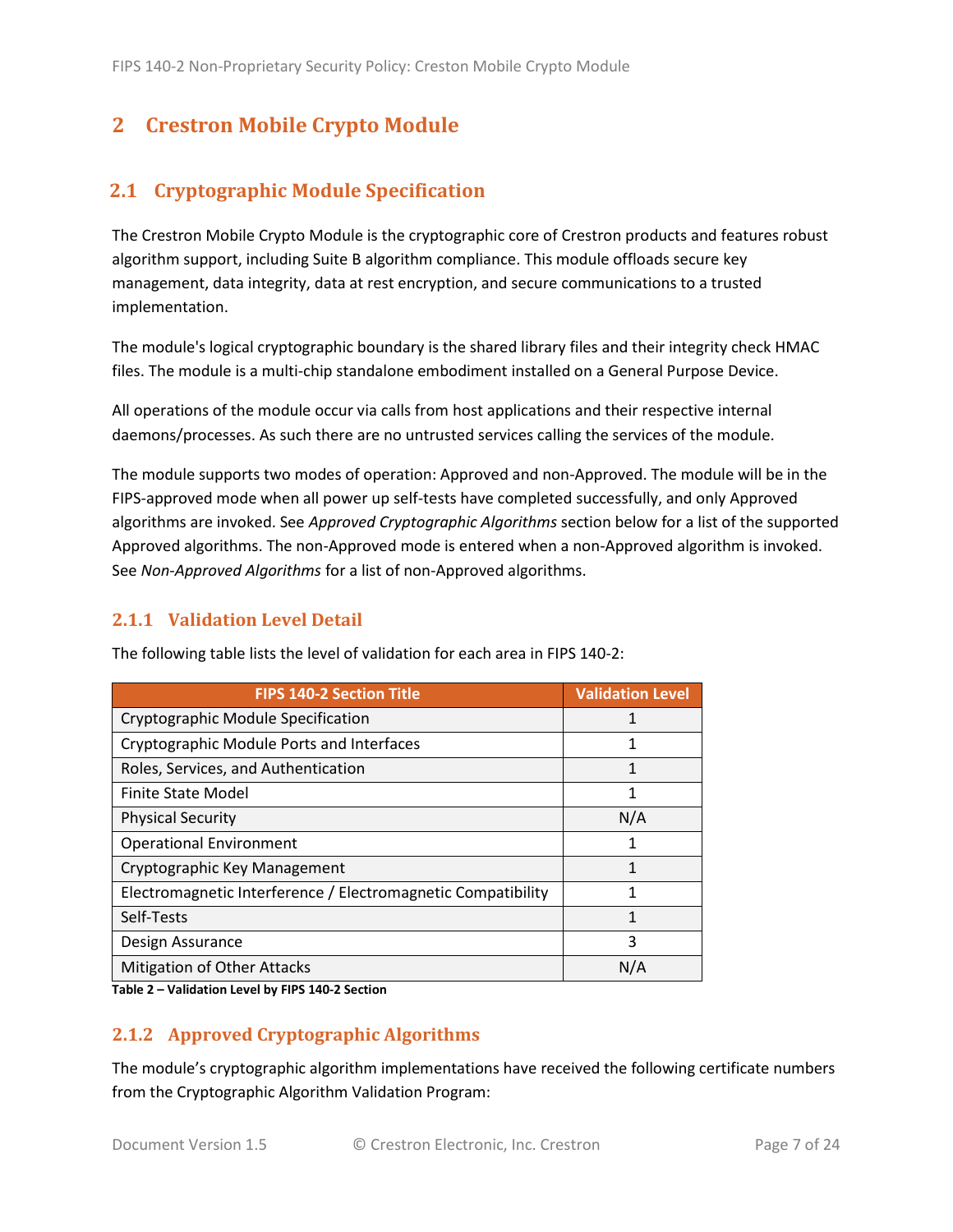| <b>Algorithm</b>                                                          | <b>CAVP</b><br><b>Certificate for</b><br>iOS | <b>CAVP</b><br><b>Certificate for</b><br><b>Android</b> |
|---------------------------------------------------------------------------|----------------------------------------------|---------------------------------------------------------|
| <b>AES</b>                                                                | 2126                                         | 2125                                                    |
| ECB $(e/d; 128, 192, 256)$                                                |                                              |                                                         |
| CBC (e/d; 128, 192, 256)                                                  |                                              |                                                         |
| CFB1 (e/d; 128, 192, 256)                                                 |                                              |                                                         |
| CFB8 (e/d; 128, 192, 256)                                                 |                                              |                                                         |
| OFB (e/d; 128, 192, 256)<br><b>CTR</b> ( ext only; 128, 192, 256)         |                                              |                                                         |
|                                                                           |                                              |                                                         |
| CCM (KS: 128, 192, 256)                                                   |                                              |                                                         |
| CMAC (Generation/Verification) (KS: 128, 192, 256)                        |                                              |                                                         |
| <b>GCM</b> (KS: AES_128(e/d), AES_192(e/d), AES_256(e/d))                 |                                              |                                                         |
| HMAC-SHA-1, HMAC-SHA-224, HMAC-SHA-256, HMAC-SHA-384, HMAC-               | 1297                                         | 1296                                                    |
| <b>SHA-512</b>                                                            |                                              |                                                         |
| <b>DSA</b>                                                                | 667                                          | 666                                                     |
| FIPS 186-4                                                                |                                              |                                                         |
| PQG Gen: 2048 & 3072 (using SHA-2)                                        |                                              |                                                         |
| PQG Ver: 1024, 2048 & 3072 (using SHA-1 and SHA-2)                        |                                              |                                                         |
| Key Pair: 2048-bit & 3072-bit                                             |                                              |                                                         |
| Sig Gen: 2048-bit & 3072-bit (using SHA-2)                                |                                              |                                                         |
| Sig Ver: 1024-bit, 2048-bit & 3072-bit (using SHA-1 and SHA-2)            |                                              |                                                         |
| <b>ECDSA</b>                                                              | 320                                          | 319                                                     |
| FIPS 186-4                                                                |                                              |                                                         |
| Key Pair Generation: Curves (P-224, P-256, P-384, P-521, K-233, K-283,    |                                              |                                                         |
| K-409, K-571, B-233, B-283, B-409 & B-571)                                |                                              |                                                         |
| PKV: Curves All P, K & B                                                  |                                              |                                                         |
| Sig Gen: (P-224, P-256, P-384, P-521, K-233, K-283, K-409, K-571, B-233,  |                                              |                                                         |
| B-283, B-409 & B-571) (using SHA-2)                                       |                                              |                                                         |
| Sig Ver: Curves P-192, P224, P-256, P-384, P-521, K-163, K-233, K-283, K- |                                              |                                                         |
| 409, K-571, B-163, B-233, B-283, B-409 & B-571 (using SHA-1 and SHA-2)    |                                              |                                                         |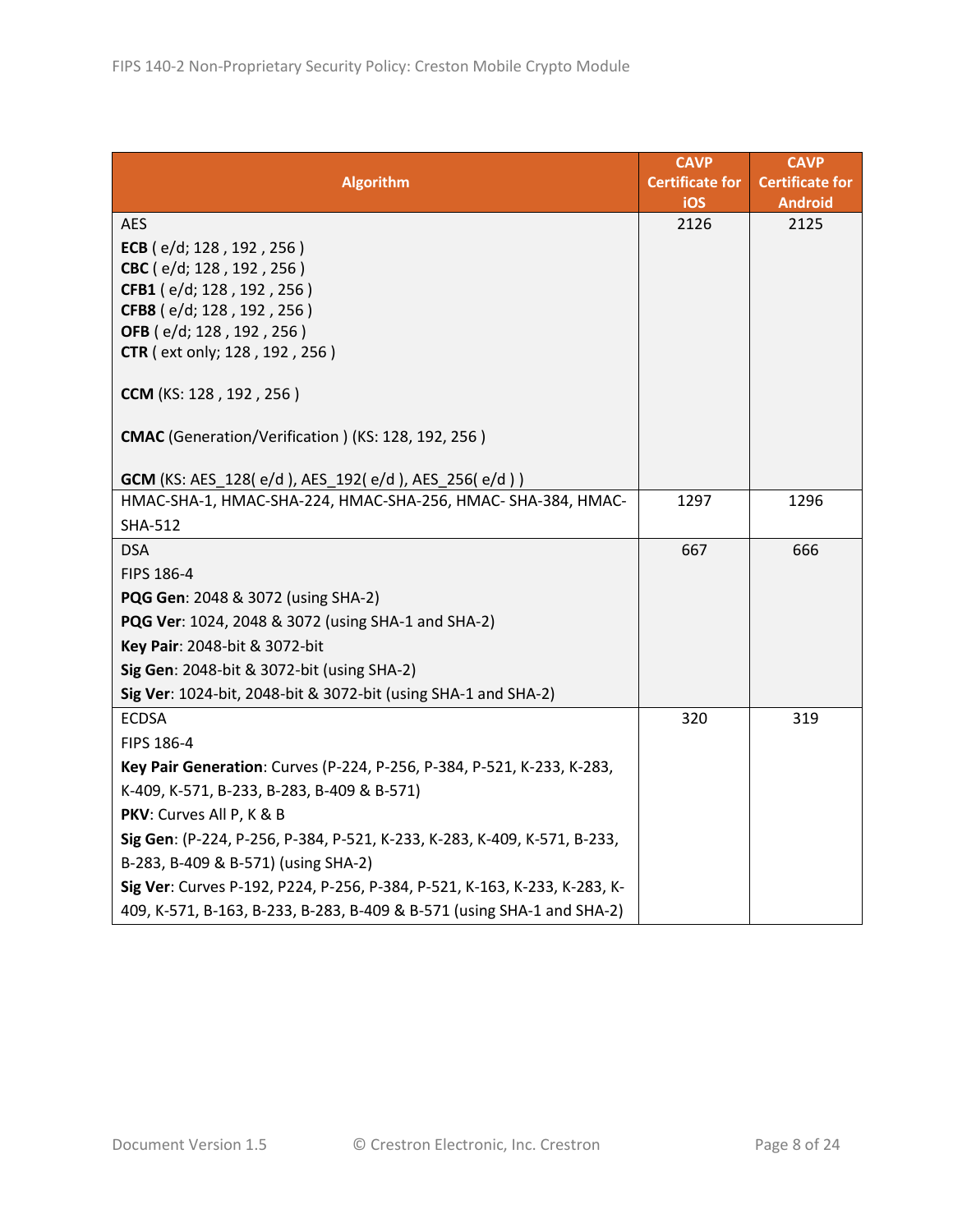|                                                                          | <b>CAVP</b>            | <b>CAVP</b>            |
|--------------------------------------------------------------------------|------------------------|------------------------|
| <b>Algorithm</b>                                                         | <b>Certificate for</b> | <b>Certificate for</b> |
|                                                                          | iOS                    | <b>Android</b>         |
| RSA (X9.31, PKCS #1.5, PSS)                                              | 1095                   | 1094                   |
| FIPS 186-2                                                               |                        |                        |
| <b>ANSIX9.31</b>                                                         |                        |                        |
| Sig Gen: 4096 bit (using SHA-2)                                          |                        |                        |
| Sig Ver: 1024-bit, 1536-bit, 2048-bit, 3072-bit, 4096-bit (any SHA size) |                        |                        |
| <b>PKCS1 V15</b>                                                         |                        |                        |
| Sig Gen: 4096-bit (using SHA-2)                                          |                        |                        |
| Sig Ver: 1024-bit, 1536-bit, 2048-bit, 3072-bit, 4096-bit (any SHA size) |                        |                        |
|                                                                          |                        |                        |
| <b>PSS</b>                                                               |                        |                        |
| Sig Gen: 4096-bit (using SHA-2)                                          |                        |                        |
| Sig Ver: 1024-bit, 1536-bit, 2048-bit, 3072-bit, 4096-bit (any SHA size) |                        |                        |
|                                                                          |                        |                        |
| FIPS 186-4                                                               |                        |                        |
| <b>ANSIX9.31</b>                                                         |                        |                        |
| Sig Gen: 2048-bit & 3072-bit (using SHA-2)                               |                        |                        |
| Sig Ver: 1024-bit, 2048-bit, & 3072-bit (any SHA size)                   |                        |                        |
|                                                                          |                        |                        |
| <b>PKCS1 V15</b>                                                         |                        |                        |
| Sig Gen: 2048-bit & 3072-bit (using SHA-2)                               |                        |                        |
| Sig Ver: 1024-bit, 2048-bit, & 3072-bit (any SHA size)                   |                        |                        |
|                                                                          |                        |                        |
| <b>PSS</b>                                                               |                        |                        |
| Sig Gen: 2048-bit & 3072-bit (using SHA-2)                               |                        |                        |
| Sig Ver: 1024-bit, 2048-bit, & 3072-bit (any SHA size)                   |                        |                        |
| SHA-1, SHA-224, SHA-256, SHA-384, SHA-512                                | 1850                   | 1849                   |
| Triple-DES                                                               | 1352                   | 1351                   |
| TECB(KO 1 e/d, KO 2 d only)                                              |                        |                        |
| TCBC(KO1e/d, KO2donly)                                                   |                        |                        |
| TCFB1(KO1e/d, KO2d only)                                                 |                        |                        |
| TCFB8(KO1e/d, KO2d only)                                                 |                        |                        |
| TCFB64(KO1e/d, KO2d only)<br>TOFB(KO1e/d, KO2d only)                     |                        |                        |
|                                                                          |                        |                        |
| CMAC(KS: 3-Key; Generation/Verification; Block Size(s): Full / Partial)  |                        |                        |
| SP 800-90A Rev.1 DRBG (Hash_DRBG, HMAC_DRBG, CTR_DRBG)                   | 234                    | 233                    |
| <b>CKG</b>                                                               |                        | Vendor Affirmed        |

**Table 3 – FIPS-Approved Algorithm Certificates**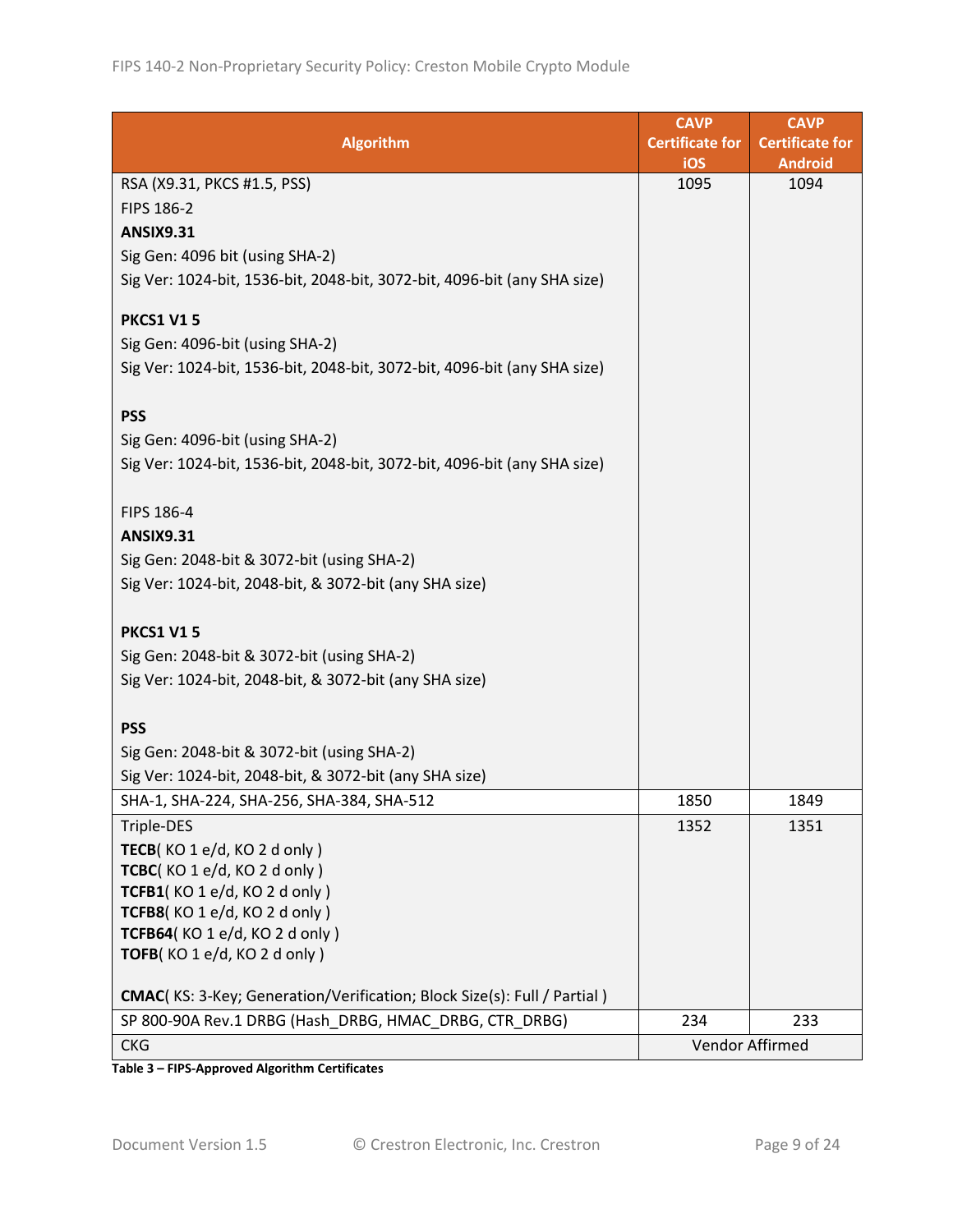### <span id="page-9-0"></span>**2.1.3 Non-Approved Mode of Operation**

The following algorithms shall not be used:

- AES XTS ( (KS: XTS  $128$ ( (e/d) (f/p) ) KS: XTS  $256$ ( (e/d) (f/p) )
- EC Diffie-Hellman
- RSA (key wrapping; key establishment methodology provides up to 256 bits of encryption strength)
- GMAC

The following algorithms are disallowed as of January 1, 2016 per the NIST SP 800-131A algorithm transitions:

- Random Number Generator Based on ANSI X9.31 Appendix A.2.4
- Two-Key Triple DES Encryption
- Dual EC DRBG

The following algorithms are disallowed as of January 1, 2014 per the NIST SP 800-131A algorithm transitions:

| <b>FIPS 186-4 DSA</b> | PQG Gen 1024-bit (any SHA size), 2048-bit & 3072-bit using SHA-1<br>Key Gen 1024-bit (any SHA size), 2048-bit & 3072-bit using SHA-1 |
|-----------------------|--------------------------------------------------------------------------------------------------------------------------------------|
|                       | Sig Gen 1024-bit (any SHA size), 2048-bit & 3072-bit using SHA-1                                                                     |
| <b>FIPS 186-2 DSA</b> | PQG Gen 1024-bit (any SHA size)                                                                                                      |
|                       | PQG Ver 1024-bit                                                                                                                     |
|                       | Key Gen 1024-bit                                                                                                                     |
|                       | Sig Gen 1024-bit (any SHA size), 2048-bit & 3072-bit using SHA-1                                                                     |
| <b>FIPS 186-2 RSA</b> | <b>ANSIX9.31</b>                                                                                                                     |
|                       | Key Gen 1024 & 1536                                                                                                                  |
|                       | <b>ANSIX9.31</b>                                                                                                                     |
|                       | Sig Gen 1024 & 1536 (any SHA size); 2048, 3072 & 4096 using SHA-1                                                                    |
|                       | <b>PKCSI V15</b>                                                                                                                     |
|                       | Sig Gen 1024 & 1536 (any SHA size) 2048, 3072 & 4096 using SHA-1<br><b>PSS</b>                                                       |
|                       | Sig Gen 1024 & 1536 (any SHA size) 2048, 3072 & 4096 using SHA-1                                                                     |
| <b>FIPS 186-4 RSA</b> | <b>ANSIX9.31</b>                                                                                                                     |
|                       | Sig Gen 1024 using SHA-1                                                                                                             |
|                       | <b>PKCSI V15</b>                                                                                                                     |
|                       | Sig Gen 1024 using SHA-1                                                                                                             |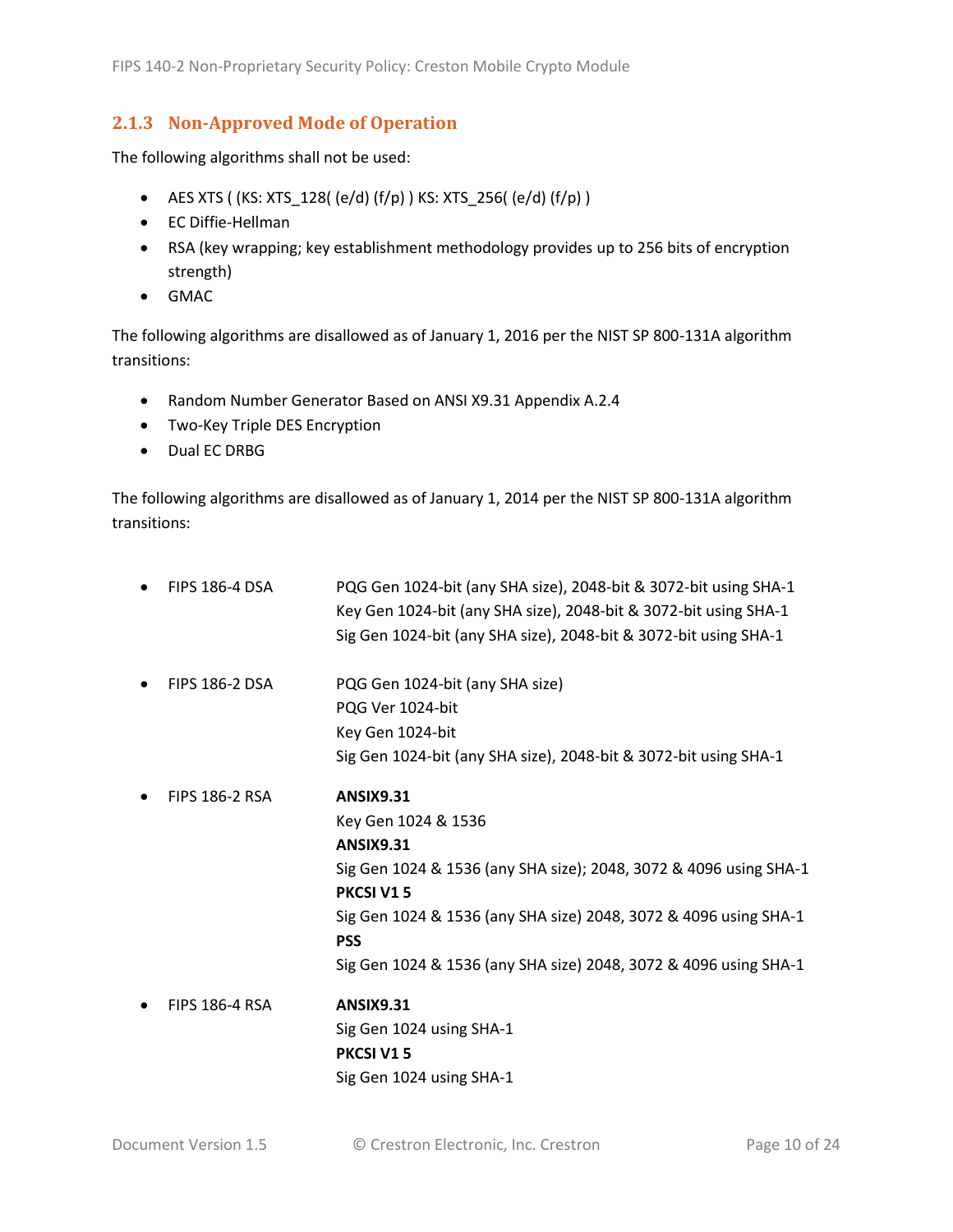**PSS**

Sig Gen 1024 using SHA-1

- FIPS 186-2 ECDSA **Key Pair Generation: Curves** P-192, K-163 & B-163 **PKV**: Curves All P, K & B **Sig Gen Curves** All P, K & B **Sig Ver Curves** All P, K & B
- FIPS 186-4 ECDSA **Key Pair Generation: Curves** P-192, K-163 & B-163 **Sig Gen Curves** P-224, P-256, P-384, P-521, K-233, K-283, K-409, K-571, B-233, B-283, B-409 & B-571 (using SHA-1) P-192, K-163 & B-163 (any SHA size)
- CVL (ECC CDH KAS)

The following algorithms are disallowed as of September 1, 2020 per the FIPS 186-2 transitions:

- FIPS 186-2 RSA (X9.31, PKCS #1.5, PSS)
	- o **ANSIX9.31**
		- Key Gen: 2048-bit, 3072-bit & 4096-bit
		- Sig Gen: 2048-bit, 3072-bit (any SHA size)
		- Sig Gen: 4096-bit using SHA-1
	- o **PKCS1 V1 5**
		- Sig Gen: 2048-bit, 3072-bit (any SHA size)
		- Sig Gen: 4096-bit using SHA-1
	- o **PSS**
		- Sig Gen: 2048-bit, 3072-bit (any SHA size)
		- Sig Gen: 4096-bit using SHA-1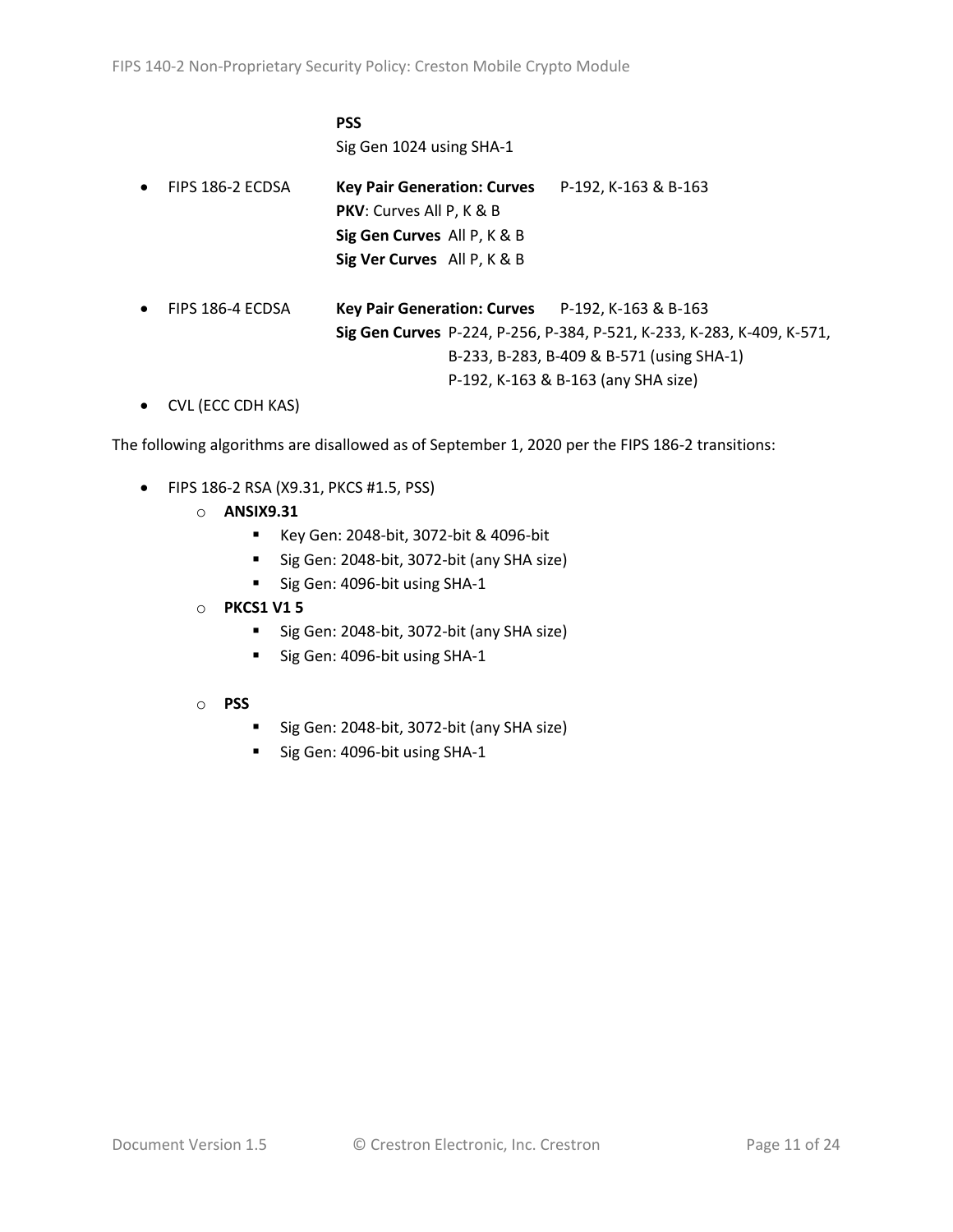FIPS 140-2 Non-Proprietary Security Policy: Creston Mobile Crypto Module

# <span id="page-11-0"></span>**2.2 Module Interfaces**



The figure below shows the module's physical and logical block diagram:

<span id="page-11-1"></span>

The interfaces (ports) for the physical boundary include the Data/power port, WIFI / BT Transceiver, RF Transceiver, and LCD. When operational, the module does not transmit any information across these physical ports because it is a software cryptographic module. Therefore, the module's interfaces are purely logical and are provided through the Application Programming Interface (API) that a calling daemon can operate. The logical interfaces expose services that applications directly call, and the API provides functions that may be called by a referencing application (see Sectio[n 2.3](#page-12-0) – [Roles, Services, and](#page-12-0)  [Authentication](#page-12-0) for the list of available functions). The module distinguishes between logical interfaces by logically separating the information according to the defined API.

The API provided by the module is mapped onto the FIPS 140- 2 logical interfaces: data input, data output, control input, and status output. Each of the FIPS 140- 2 logical interfaces relates to the module's callable interface, as follows: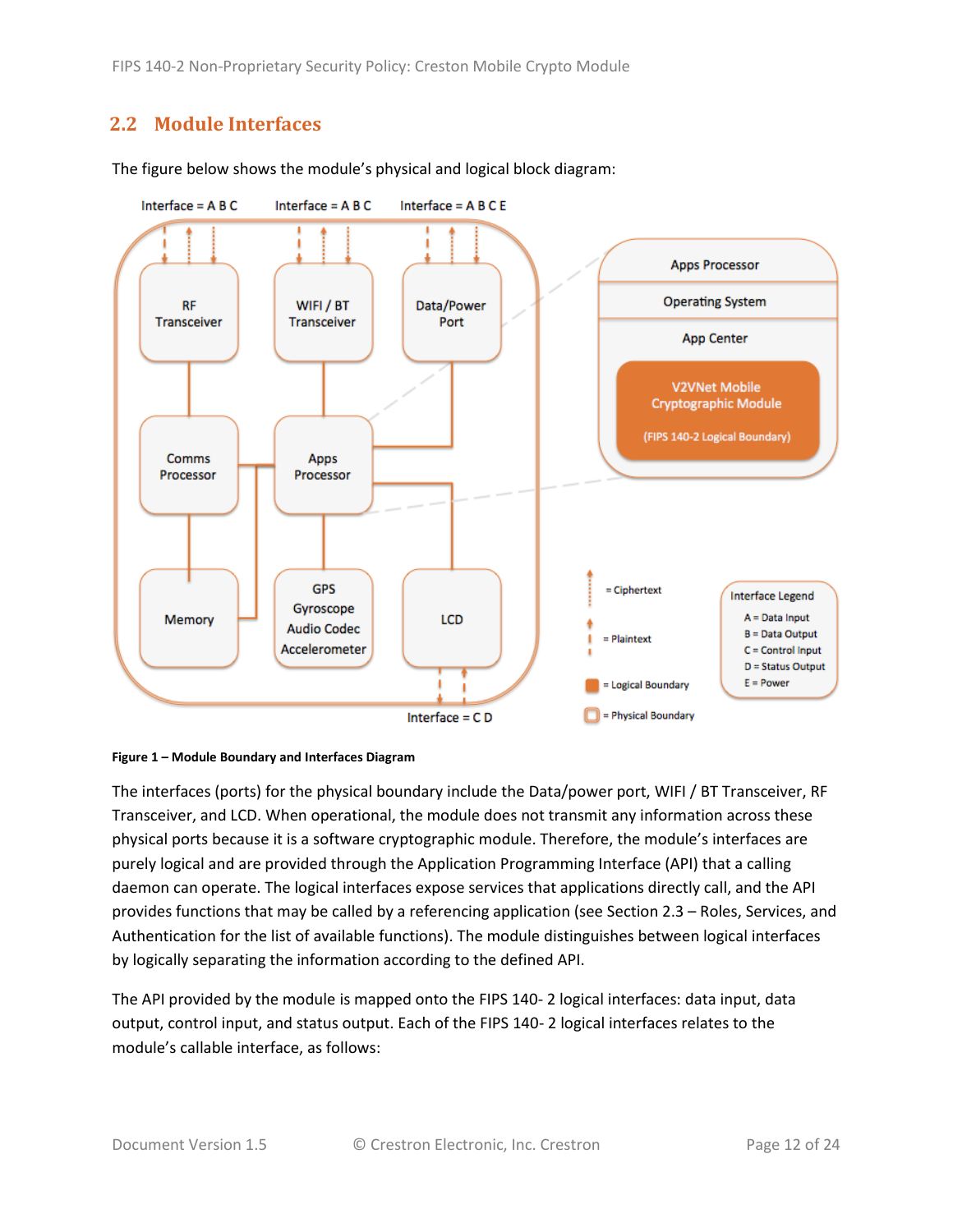| FIPS 140-2 Interface | <b>Logical Interface</b>          | <b>Module Physical Interface</b> |
|----------------------|-----------------------------------|----------------------------------|
| Data Input           | Input parameters of API function  | Data/power port                  |
|                      | calls                             | WIFI / BT Transceiver            |
|                      |                                   | <b>RF Transceiver</b>            |
| Data Output          | Output parameters of API function | Data/power port                  |
|                      | calls                             | WIFI / BT Transceiver            |
|                      |                                   | <b>RF Transceiver</b>            |
| Control Input        | API function calls                | Data/power port                  |
|                      |                                   | WIFI / BT Transceiver            |
|                      |                                   | <b>RF Transceiver</b>            |
|                      |                                   | <b>LCD</b>                       |
| <b>Status Output</b> | For FIPS mode, function calls     | <b>LCD</b>                       |
|                      | returning status information and  |                                  |
|                      | return codes provided by API      |                                  |
|                      | function calls.                   |                                  |
| Power                | <b>None</b>                       | Data/power port                  |

**Table 4 – Logical Interface / Physical Interface Mapping**

As shown in Figure 1 – [Module Boundary and Interfaces Diagram](#page-11-1) and Table 5 – Module [Services, Roles,](#page-13-2) [and Descriptions,](#page-13-2) the output data path is provided by the data interfaces and is logically disconnected from processes performing key generation or zeroization. No key information will be output through the data output interface when the module zeroizes keys.

# <span id="page-12-0"></span>**2.3 Roles, Services, and Authentication**

The module supports a Crypto Officer and a User role. The module does not support a Maintenance role. The User and Crypto-Officer roles are implicitly assumed by the entity accessing services implemented by the Module.

## <span id="page-12-1"></span>**2.3.1 Operator Services and Descriptions**

The module supports services that are available to users in the various roles. All of the services are described in detail in the module's user documentation. The following table shows the services available to the various roles and the access to cryptographic keys and CSPs resulting from services:

| <b>Service</b> | <b>Roles</b>   | <b>CSP</b> / Algorithm                  | <b>Permission</b>  |
|----------------|----------------|-----------------------------------------|--------------------|
| Module         | Crypto Officer | None                                    | CO:                |
| initialization |                |                                         | execute            |
| Symmetric      | User           | AES Key, Triple-DES Key                 | User:              |
| encryption/de  |                |                                         | read/write/execute |
| cryption       |                |                                         |                    |
| Digital        | <b>User</b>    | RSA Private Key, DSA Private Key, ECDSA | User:              |
| signature      |                | Private Key                             | read/write/execute |
| generation     |                |                                         |                    |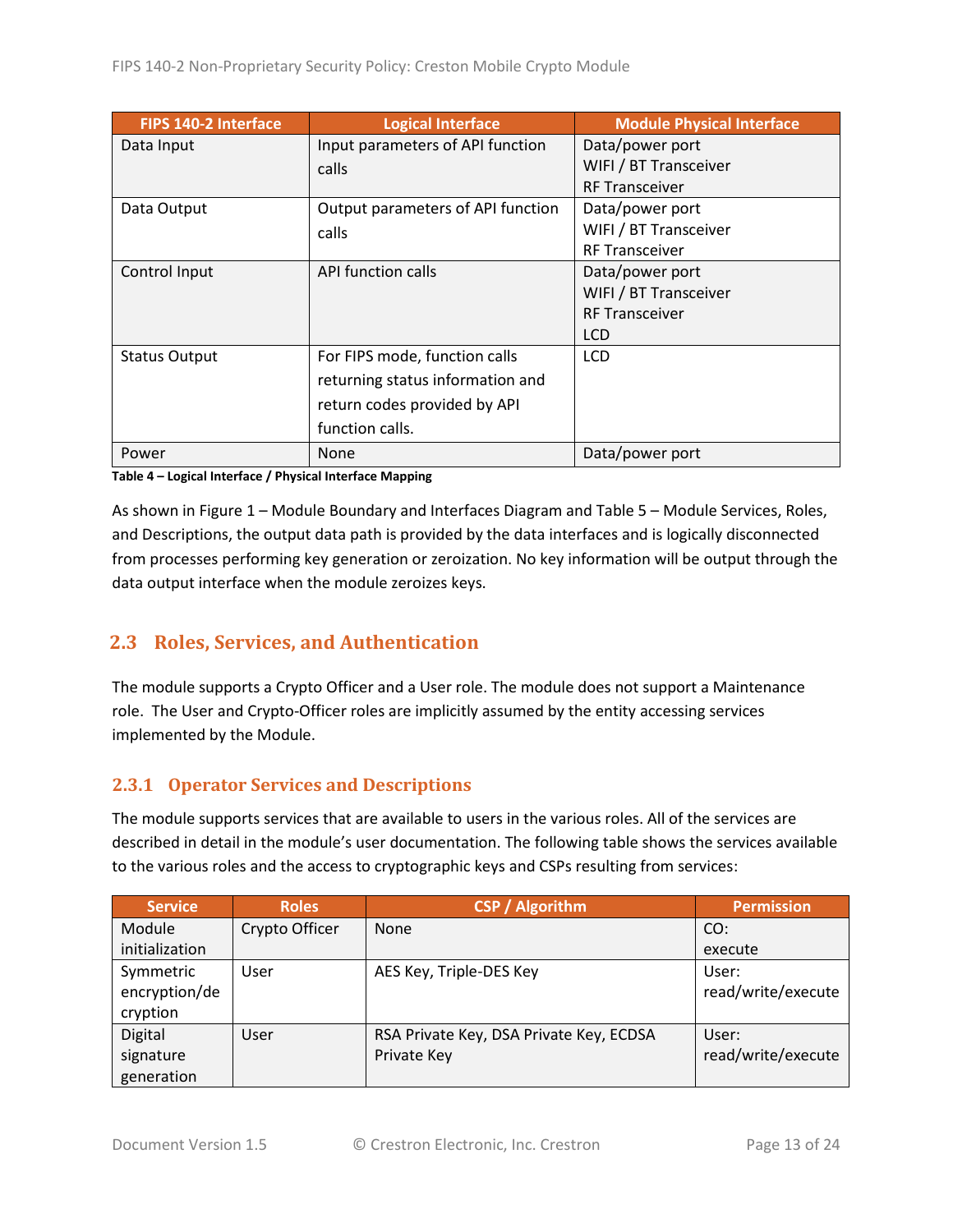| <b>Service</b> | <b>Roles</b>   | <b>CSP / Algorithm</b>                 | <b>Permission</b>  |
|----------------|----------------|----------------------------------------|--------------------|
| Digital        | User           | RSA Public Key, DSA Public Key, ECDSA  | User:              |
| Signature      |                | Public Key                             | read/write/execute |
| verification   |                |                                        |                    |
| Symmetric key  | User           | AES Key, Triple-DES Key                | User:              |
| generation     |                |                                        | read/write/execute |
| Asymmetric     | User           | DSA Private Key, ECDSA Private Key     | User:              |
| key            |                |                                        | read/write/execute |
| generation     |                |                                        |                    |
| Keyed Hash     | User           | <b>HMAC Key</b>                        | User:              |
| (HMAC)         |                | HMAC SHA-1, HMAC SHA-224, HMAC SHA-    | read/write/execute |
|                |                | 256, HMAC SHA-384, HMAC SHA-512        |                    |
| Message        | User           | SHA-1, SHA-224, SHA-256, SHA-384, SHA- | User:              |
| digest (SHS)   |                | 512                                    | read/write/execute |
| Random         | User           | DRBG Internal State, DRBG Entropy      | User:              |
| number         |                |                                        | read/write/execute |
| generation     |                |                                        |                    |
| Show status    | Crypto Officer | <b>None</b>                            | User and CO:       |
|                | User           |                                        | execute            |
| Self test      | User           | None                                   | User:              |
|                |                |                                        | read/execute       |
| Zeroize        | Crypto Officer | All CSPs                               | CO:                |
|                | User           |                                        | read/write/execute |
|                |                |                                        |                    |

#### <span id="page-13-2"></span>**Table 5 – Module Services, Roles, and Descriptions**

The operator is required to review the sections Approved Cryptographic Algorithms, Non-Approved Cryptographic Algorithms, and Guidance and Secure Operation to ensure only approved algorithms are used.

## <span id="page-13-0"></span>**2.3.2 Operator Authentication**

As required by FIPS 140-2, there are two roles (a Crypto Officer role and User role) in the module that operators may assume. As allowed by Level 1, the module does not support authentication to access services. As such, there are no applicable authentication policies. Access control policies are implicitly defined by the services available to the roles as specified in Table 5 – Module [Services, Roles,](#page-13-2) and [Descriptions.](#page-13-2)

# <span id="page-13-1"></span>**2.4 Physical Security**

This section of requirements does not apply to this module. The module is a software-only module and does not implement any physical security mechanisms.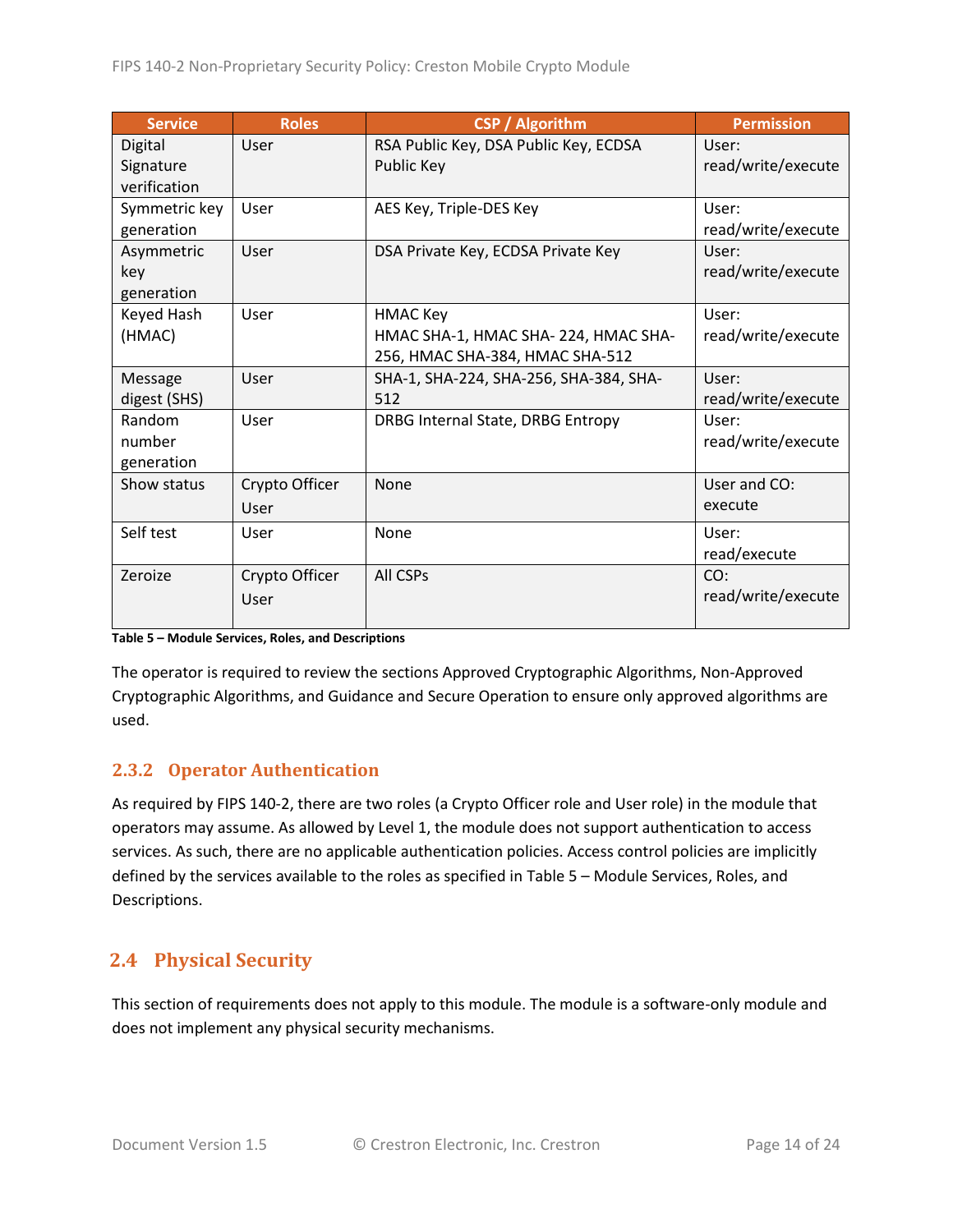# <span id="page-14-0"></span>**2.5 Operational Environment**

The module operates on a general purpose device (GPD) running a general purpose operating system (GPOS). For FIPS purposes, the module is running on this operating system in single user mode and does not require any additional configuration to meet the FIPS requirements.

| <b>Platform</b> | <b>Operating System</b> | CPU(s)        |
|-----------------|-------------------------|---------------|
| iPad 3          | 10S 5.1, 6, 7           | ARM A5X       |
| Galaxy Nexus    | Android 4.0             | ARM Cortex-A9 |

**Table 6 – Tested Environments**

Compliance is maintained for other versions of the respective operating system family where the binary is unchanged. No claim can be made as to the correct operation of the module or the security strengths of the generated keys when ported to an operational environment which is not listed on the validation certificate.

The GPD(s) used during testing met Federal Communications Commission (FCC) FCC Electromagnetic Interference (EMI) and Electromagnetic Compatibility (EMC) requirements for business use as defined by 47 Code of Federal Regulations, Part15, Subpart B. FIPS 140-2 validation compliance is maintained when the module is operated on other versions of the GPOS running in single user mode, assuming that the requirements outlined in NIST IG G.5 are met.

# <span id="page-14-1"></span>**2.6 Cryptographic Key Management**

The table below provides a complete list of Critical Security Parameters used within the module:

| <b>Keys and CSPs</b> | <b>Storage</b><br><b>Locations</b> | <b>Storage</b><br><b>Method</b> | <b>Input</b><br><b>Method</b> | <b>Output</b><br><b>Method</b> | <b>Zeroization</b> | <b>Access</b> |
|----------------------|------------------------------------|---------------------------------|-------------------------------|--------------------------------|--------------------|---------------|
| AES Key (128,        | <b>RAM</b>                         | Plaintext                       | API call                      | <b>None</b>                    | power cycle        | CO: RWD       |
| 192, 256 bits)       |                                    |                                 | parameter                     |                                | cleanse()          |               |
|                      |                                    |                                 |                               |                                |                    | U: RWD        |
| Encrypt/Decrypt      |                                    |                                 |                               |                                |                    |               |
| operations           |                                    |                                 |                               |                                |                    |               |
| Used to generate     |                                    |                                 |                               |                                |                    |               |
| and verify MACs      |                                    |                                 |                               |                                |                    |               |
| with AES as part     |                                    |                                 |                               |                                |                    |               |
| of the CMAC          |                                    |                                 |                               |                                |                    |               |
| algorithm.           |                                    |                                 |                               |                                |                    |               |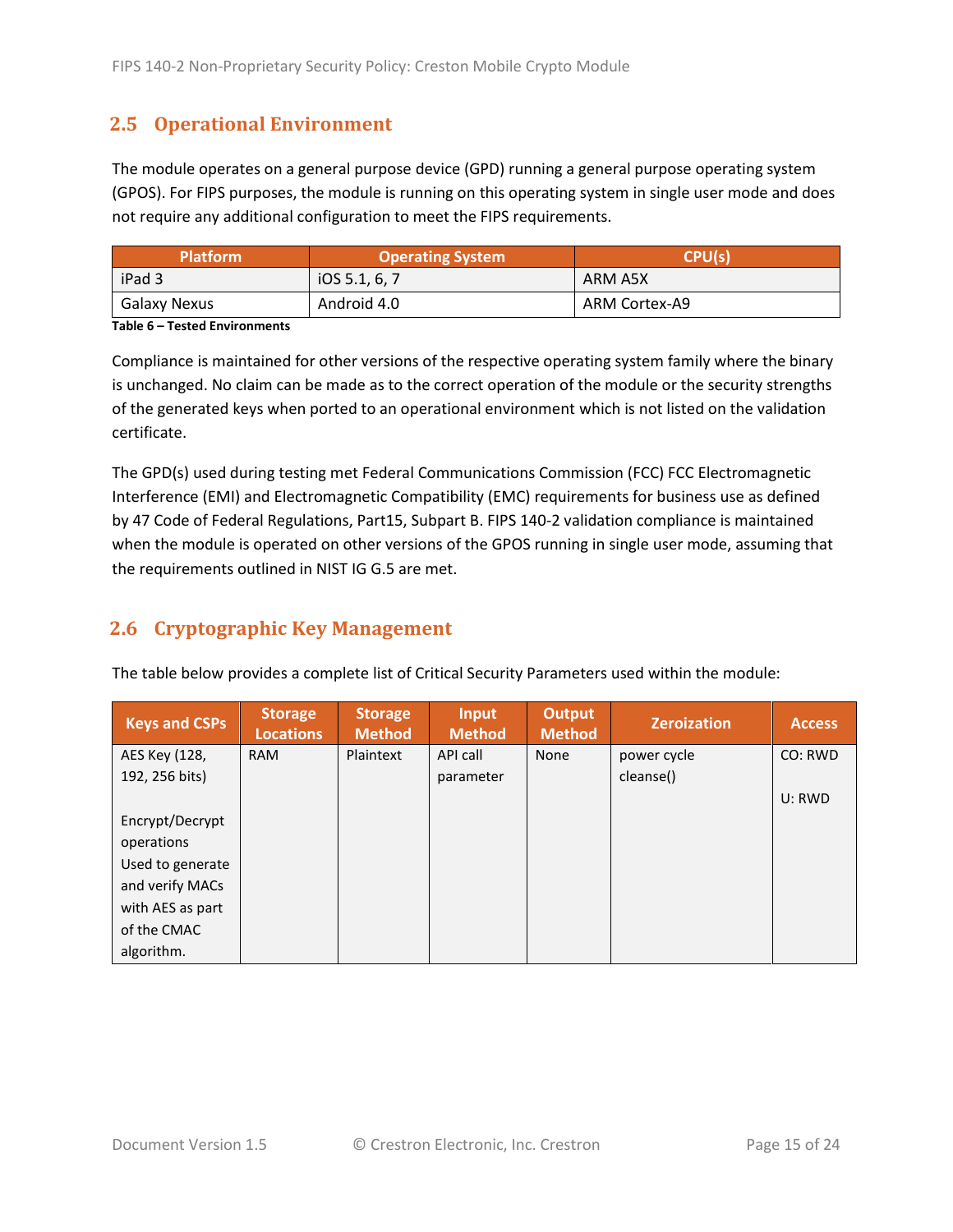| <b>Keys and CSPs</b>                  | <b>Storage</b><br><b>Locations</b> | <b>Storage</b><br><b>Method</b> | <b>Input</b><br><b>Method</b> | <b>Output</b><br><b>Method</b> | <b>Zeroization</b> | <b>Access</b> |
|---------------------------------------|------------------------------------|---------------------------------|-------------------------------|--------------------------------|--------------------|---------------|
| Triple-DES Key                        | <b>RAM</b>                         | Plaintext                       | API call                      | None                           | power cycle        | CO: RWD       |
| $(168 \text{ bits})$                  |                                    |                                 | parameter                     |                                | cleanse()          |               |
|                                       |                                    |                                 |                               |                                |                    | U: RWD        |
| Used for                              |                                    |                                 |                               |                                |                    |               |
| Encrypt/Decrypt                       |                                    |                                 |                               |                                |                    |               |
| operations.                           |                                    |                                 |                               |                                |                    |               |
| Used for                              |                                    |                                 |                               |                                |                    |               |
| generating and                        |                                    |                                 |                               |                                |                    |               |
| verifying MACs                        |                                    |                                 |                               |                                |                    |               |
| with Triple-DES                       |                                    |                                 |                               |                                |                    |               |
| as part of the                        |                                    |                                 |                               |                                |                    |               |
| CMAC algorithm.                       |                                    |                                 |                               |                                |                    |               |
| RSA Public Key                        | <b>RAM</b>                         | Plaintext                       | <b>API call</b>               | API call                       | power cycle        | CO: RWD       |
| (1024, 1536,                          |                                    |                                 | parameter                     | parameter                      | cleanse()          |               |
| 2048, 3072, 4096                      |                                    |                                 |                               |                                |                    | U: RWD        |
| bits)                                 |                                    |                                 |                               |                                |                    |               |
|                                       |                                    |                                 |                               |                                |                    |               |
| <b>RSA</b><br>public/private          |                                    |                                 |                               |                                |                    |               |
|                                       |                                    |                                 |                               |                                |                    |               |
| keys used to sign<br>and verify data. |                                    |                                 |                               |                                |                    |               |
| RSA Private Key                       | <b>RAM</b>                         | Plaintext                       | API call                      | API call                       | power cycle        | CO: RWD       |
| (2048, 3072,                          |                                    |                                 | parameter                     | parameter                      | cleanse()          |               |
| 4096 bits)                            |                                    |                                 |                               |                                |                    | U: RWD        |
|                                       |                                    |                                 |                               |                                |                    |               |
| <b>RSA</b>                            |                                    |                                 |                               |                                |                    |               |
| public/private                        |                                    |                                 |                               |                                |                    |               |
| keys used to sign                     |                                    |                                 |                               |                                |                    |               |
| and verify data.                      |                                    |                                 |                               |                                |                    |               |
| <b>DSA Public Key</b>                 | <b>RAM</b>                         | Plaintext                       | API call                      | API call                       | power cycle        | CO: RWD       |
| (1024, 2048, and                      |                                    |                                 | parameter                     | parameter                      | cleanse()          |               |
| 3072 bits)                            |                                    |                                 |                               |                                |                    | U: RWD        |
|                                       |                                    |                                 |                               |                                |                    |               |
| <b>DSA</b>                            |                                    |                                 |                               |                                |                    |               |
| public/private                        |                                    |                                 |                               |                                |                    |               |
| keys used to sign                     |                                    |                                 |                               |                                |                    |               |
| and verify data.                      |                                    |                                 |                               |                                |                    |               |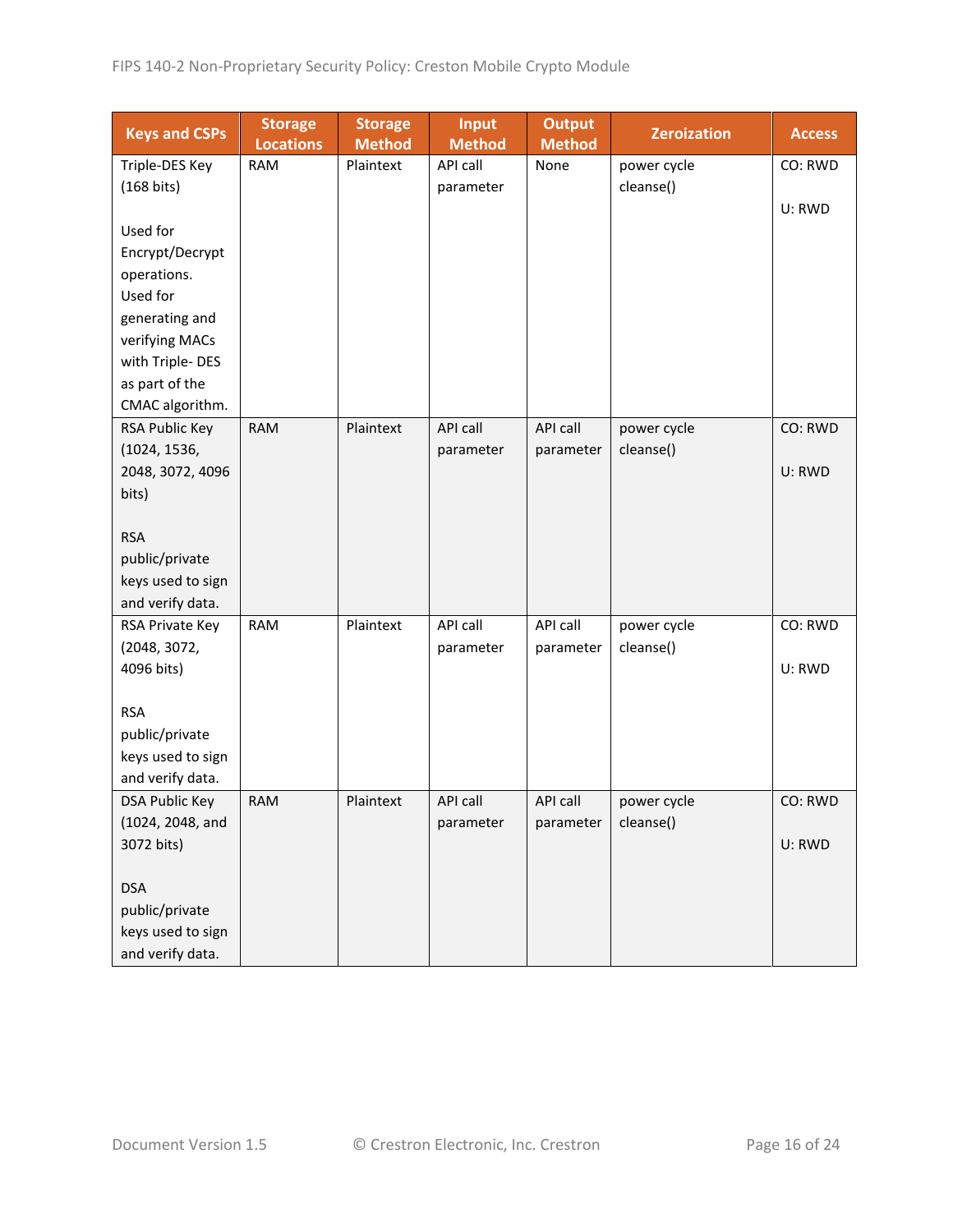| <b>Keys and CSPs</b> | <b>Storage</b><br><b>Locations</b> | <b>Storage</b><br><b>Method</b> | Input<br><b>Method</b> | <b>Output</b><br><b>Method</b> | <b>Zeroization</b> | <b>Access</b> |
|----------------------|------------------------------------|---------------------------------|------------------------|--------------------------------|--------------------|---------------|
| DSA Private Key      | <b>RAM</b>                         | Plaintext                       | API call               | API call                       | power cycle        | CO: RWD       |
| (2048, and 3072      |                                    |                                 | parameter              | parameter                      | cleanse()          |               |
| bits)                |                                    |                                 |                        |                                |                    | U: RWD        |
|                      |                                    |                                 |                        |                                |                    |               |
| <b>DSA</b>           |                                    |                                 |                        |                                |                    |               |
| public/private       |                                    |                                 |                        |                                |                    |               |
| keys used to sign    |                                    |                                 |                        |                                |                    |               |
| and verify data.     |                                    |                                 |                        |                                |                    |               |
| НМАС Кеу (≥ 112      | <b>RAM</b>                         | Plaintext                       | API call               | <b>API call</b>                | power cycle        | CO: RWD       |
| bits)                |                                    |                                 | parameter              | parameter                      | cleanse()          |               |
|                      |                                    |                                 |                        |                                |                    | U: RWD        |
| HMAC keys used       |                                    |                                 |                        |                                |                    |               |
| to generate and      |                                    |                                 |                        |                                |                    |               |
| verify MACs on       |                                    |                                 |                        |                                |                    |               |
| data.                |                                    |                                 |                        |                                |                    |               |
| <b>Integrity Key</b> | <b>NVRAM</b>                       | Plaintext                       | None                   | None                           | None               | CO: RWD       |
|                      |                                    |                                 |                        |                                |                    |               |
|                      |                                    |                                 |                        |                                |                    | U: RWD        |
| <b>ECDSA Private</b> | <b>RAM</b>                         | Plaintext                       | API call               | API call                       | power cycle        | CO: RWD       |
| Key (PKG: Curves     |                                    |                                 | parameter              | parameter                      | cleanse()          |               |
| (P-224, P-256, P-    |                                    |                                 |                        |                                |                    | U: RWD        |
| 384, P-521, K-       |                                    |                                 |                        |                                |                    |               |
| 233, K-283, K-       |                                    |                                 |                        |                                |                    |               |
| 409, K-571, B-       |                                    |                                 |                        |                                |                    |               |
| 233, B-283, B-       |                                    |                                 |                        |                                |                    |               |
| 409 & B-571)         |                                    |                                 |                        |                                |                    |               |
| PKV: Curves All      |                                    |                                 |                        |                                |                    |               |
| <b>P, K &amp; B</b>  |                                    |                                 |                        |                                |                    |               |
| )                    |                                    |                                 |                        |                                |                    |               |
| <b>ECDSA</b> keys    |                                    |                                 |                        |                                |                    |               |
| public/private       |                                    |                                 |                        |                                |                    |               |
| keys used to sign    |                                    |                                 |                        |                                |                    |               |
| and verify data.     |                                    |                                 |                        |                                |                    |               |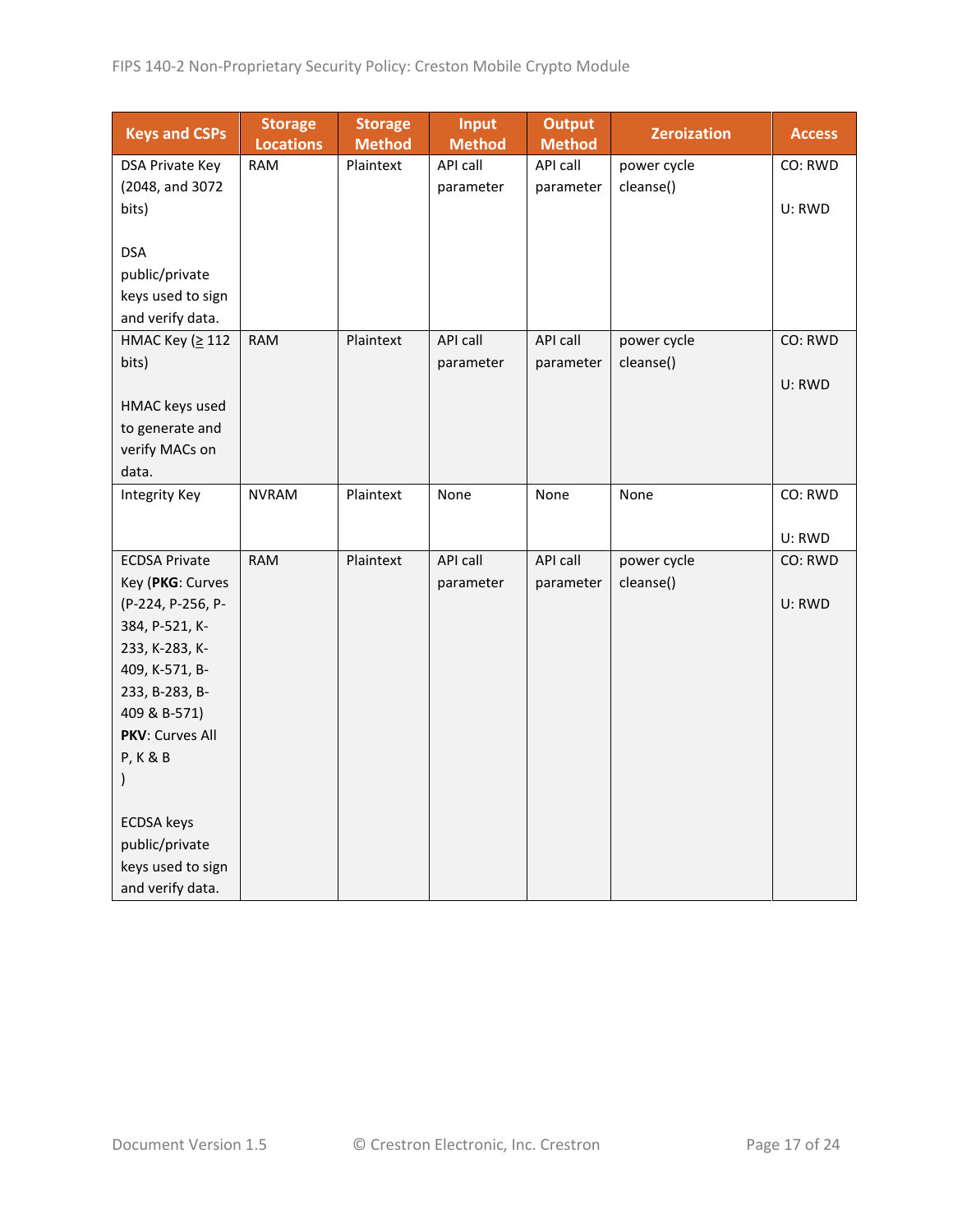| <b>Keys and CSPs</b>    | <b>Storage</b><br><b>Locations</b> | <b>Storage</b><br><b>Method</b> | Input<br><b>Method</b> | <b>Output</b><br><b>Method</b> | <b>Zeroization</b> | <b>Access</b> |
|-------------------------|------------------------------------|---------------------------------|------------------------|--------------------------------|--------------------|---------------|
| <b>ECDSA Public Key</b> | <b>RAM</b>                         | Plaintext                       | API call               | API call                       | power cycle        | CO: RWD       |
| (PKG: Curves (P-        |                                    |                                 | parameter              | parameter                      | cleanse()          |               |
| 224, P-256, P-          |                                    |                                 |                        |                                |                    | U: RWD        |
| 384, P-521, K-          |                                    |                                 |                        |                                |                    |               |
| 233, K-283, K-          |                                    |                                 |                        |                                |                    |               |
| 409, K-571, B-          |                                    |                                 |                        |                                |                    |               |
| 233, B-283, B-          |                                    |                                 |                        |                                |                    |               |
| 409 & B-571)            |                                    |                                 |                        |                                |                    |               |
| PKV: Curves All         |                                    |                                 |                        |                                |                    |               |
| <b>P, K &amp; B</b>     |                                    |                                 |                        |                                |                    |               |
| )                       |                                    |                                 |                        |                                |                    |               |
|                         |                                    |                                 |                        |                                |                    |               |
| <b>ECDSA</b> keys       |                                    |                                 |                        |                                |                    |               |
| public/private          |                                    |                                 |                        |                                |                    |               |
| keys used to sign       |                                    |                                 |                        |                                |                    |               |
| and verify data.        |                                    |                                 |                        |                                |                    |               |
| <b>DRBG Internal</b>    | <b>RAM</b>                         | Plaintext                       | None                   | None                           | power cycle        | CO: RWD       |
| state (V,C, Key         |                                    |                                 |                        |                                | cleanse()          |               |
| value)                  |                                    |                                 |                        |                                |                    | U: RWD        |
| V and key are           |                                    |                                 |                        |                                |                    |               |
| used as part of         |                                    |                                 |                        |                                |                    |               |
| <b>HMAC and CTR</b>     |                                    |                                 |                        |                                |                    |               |
| DRBG process. V         |                                    |                                 |                        |                                |                    |               |
| and C are used as       |                                    |                                 |                        |                                |                    |               |
| part of HASH            |                                    |                                 |                        |                                |                    |               |
| DRBG process.           |                                    |                                 |                        |                                |                    |               |
| <b>DRBG Entropy</b>     | <b>RAM</b>                         | Plaintext                       | API call               | None                           | power cycle        | CO: RWD       |
|                         |                                    |                                 | parameter              |                                | cleanse()          |               |
| Entropy input           |                                    |                                 |                        |                                |                    | U: RWD        |
| strings used as         |                                    |                                 |                        |                                |                    |               |
| part of the DRBG        |                                    |                                 |                        |                                |                    |               |
|                         |                                    |                                 |                        |                                |                    |               |
| process.                |                                    |                                 |                        |                                |                    |               |

 $R = Read$  W = Write D = Delete

#### **Table 7 – Module Keys/CSPs**

*Please note that keys can be generated by the module for the services that require those keys, but the keys will always be input via an API call.*

The application that uses the module is responsible for appropriate destruction and zeroization of the key material. The module provides functions for key allocation and destruction which overwrite the memory that is occupied by the key information with zeros before it is deallocated.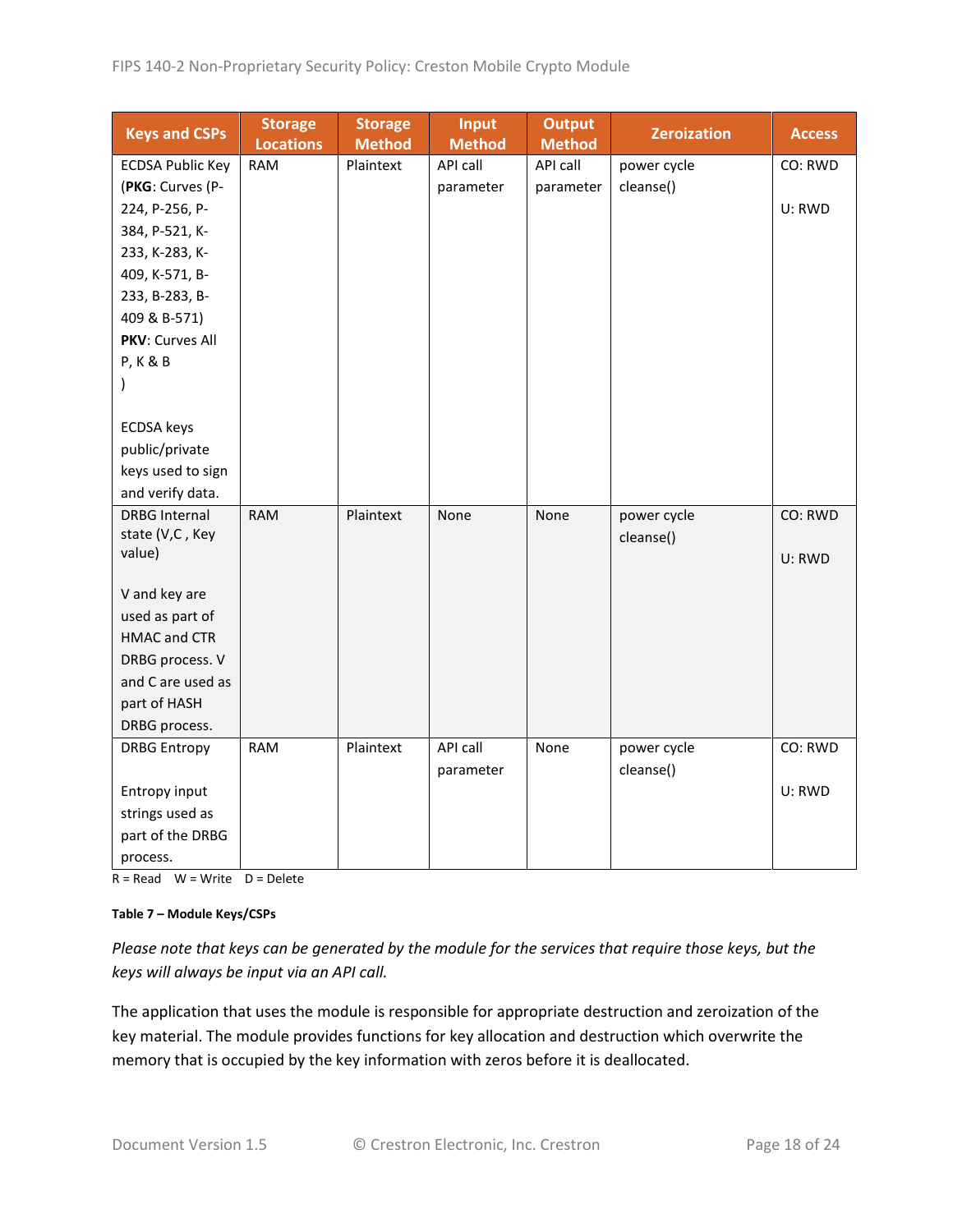### <span id="page-18-0"></span>**2.6.1 Random Number Generation**

The module uses SP800-90A DRBGs for creation of asymmetric and symmetric keys.

The module accepts input from entropy sources external to the cryptographic boundary for use as seed material for the module's Approved DRBGs. The calling application of the module shall use entropy sources that meet the security strength required for the random bit generation mechanism as shown in NIST Special Publication 800-90A Table 2 (Hash\_DRBG, HMAC\_DRBG) and Table 3 (CTR\_DRBG). At a minimum, the entropy source shall provide at least 128-bits of entropy to the DRBG.

The module performs continual tests on the random numbers it uses to ensure that the seed input to the Approved DRBGs do not have the same value. The module also performs continual tests on the output of the Approved DRBGs to ensure that consecutive random numbers do not repeat.

In accordance with FIPS 140-2 IG D.12, the cryptographic module performs Cryptographic Key Generation (CKG) for asymmetric keys as per NIST SP 800-133rev2 (vendor affirmed). The resulting symmetric key or asymmetric seed is an unmodified output from a DRBG.

The AES GCM IV generation is in compliance with the RFC5288 and RFC5289 and shall only be used for the TLS protocol version 1.2 to be compliant with [FIPS140-2 IG] IG A.5, provision 1 ("TLS protocol IV generation"); thus, the module is compliant with [SP800-52].

# <span id="page-18-1"></span>**2.6.2 Key/Critical Security Parameter (CSP) Authorized Access and Use by Role and Service/Function**

An authorized application as user (the User role) has access to all key data generated during the operation of the module.

### <span id="page-18-2"></span>**2.6.3 Key/CSP Storage**

Public and private keys are provided to the module by the calling process and are destroyed when released by the appropriate API function calls or during power cycle. The module does not perform persistent storage of keys.

### <span id="page-18-3"></span>**2.6.4 Key/CSP Zeroization**

The application is responsible for calling the appropriate destruction functions from the API. The destruction functions then overwrite the memory occupied by keys with zeros and deallocates the memory. This occurs during process termination / power cycle. Keys are immediately zeroized upon deallocation, which sufficiently protects the CSPs from compromise.

## <span id="page-18-4"></span>**2.7 Self-Tests**

FIPS 140-2 requires that the module perform self tests to ensure the integrity of the module and the correctness of the cryptographic functionality at start up. In addition some functions require continuous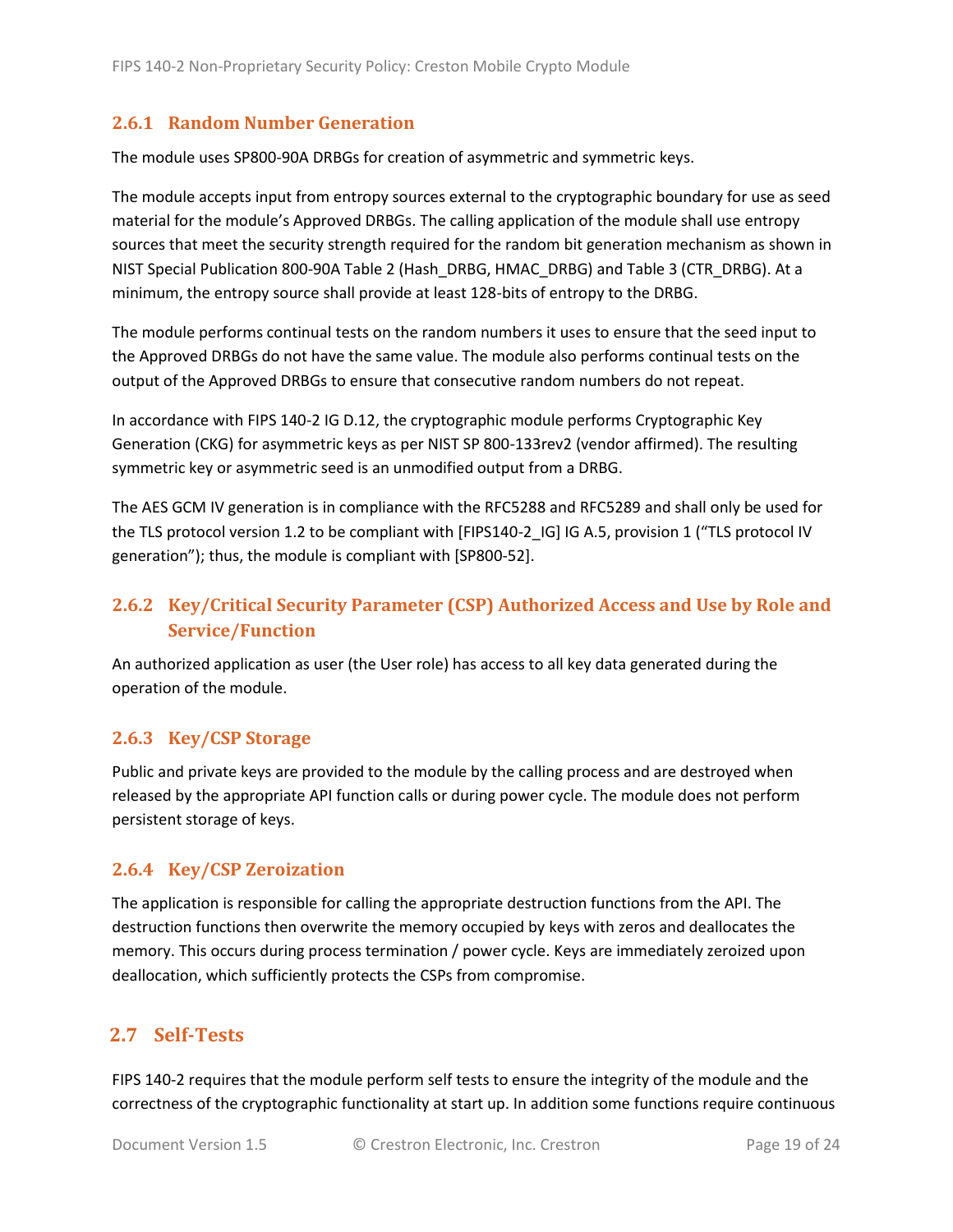verification of function, such as the random number generator. All of these tests are listed and described in this section. In the event of a self-test error, the module will log the error and will halt. The module must be initialized into memory to resume function.

The following sections discuss the module's self-tests in more detail.

# <span id="page-19-0"></span>**2.7.1 Power-On Self-Tests**

Power-on self-tests are executed automatically when the module is loaded into memory. The module verifies the integrity of the runtime executable using a HMAC-SHA1 digest computed at build time. If the fingerprints match, the power-up self-tests are then performed. If the power-up self-test is successful, a flag is set to place the module in FIPS mode.

| <b>TYPE</b>                     | <b>DETAIL</b>                                                |  |  |  |
|---------------------------------|--------------------------------------------------------------|--|--|--|
| Software Integrity Check        | HMAC-SHA1 on all module components<br>$\bullet$              |  |  |  |
| Known Answer Tests <sup>1</sup> | AES ECB mode encrypt/decrypt 128-bit key length<br>$\bullet$ |  |  |  |
|                                 | AES CCM mode encrypt/decrypt 192-bit key length<br>$\bullet$ |  |  |  |
|                                 | AES GCM mode encrypt/decrypt 256-bit key length              |  |  |  |
|                                 | AES CMAC CBC mode, encrypt/decrypt with 128,                 |  |  |  |
|                                 | 192, 256-bit key lengths                                     |  |  |  |
|                                 | XTS-AES (legacy test)                                        |  |  |  |
|                                 | EC Diffie-Hellman (legacy test)                              |  |  |  |
|                                 | $SHA-1$                                                      |  |  |  |
|                                 | <b>SHA-224</b>                                               |  |  |  |
|                                 | <b>SHA-256</b><br>$\bullet$                                  |  |  |  |
|                                 | <b>SHA-384</b>                                               |  |  |  |
|                                 | <b>SHA-512</b><br>$\bullet$                                  |  |  |  |
|                                 | HMAC-SHA1                                                    |  |  |  |
|                                 | HMAC-SHA224                                                  |  |  |  |
|                                 | HMAC-SHA256                                                  |  |  |  |
|                                 | HMAC-SHA384                                                  |  |  |  |
|                                 | HMAC-SHA512<br>$\bullet$                                     |  |  |  |
|                                 | RSA sign/verify using 2048 bit key, SHA-256, PKCS#1          |  |  |  |
|                                 | SP 800-90A DRBG (Hash DRBG, HMAC DRBG,<br>$\bullet$          |  |  |  |
|                                 | CTR DRBG)                                                    |  |  |  |
|                                 | Triple-DES ECB mode encrypt/decrypt 3-key<br>$\bullet$       |  |  |  |
|                                 | Triple-DES CMAC CBC mode generate/verify 3-key<br>٠          |  |  |  |
| Pair-wise Consistency Tests     | DSA sign/verify using 2048 bit key, SHA-384<br>$\bullet$     |  |  |  |
|                                 | ECDSA keygen/sign/verify using P-224, K-233 and<br>$\bullet$ |  |  |  |
|                                 | <b>SHA512</b>                                                |  |  |  |
|                                 | RSA (legacy test)                                            |  |  |  |

 $1$  Note that all SHA-X KATs are tested as part of the respective HMAC SHA-X KAT. SHA-1 is also tested independently.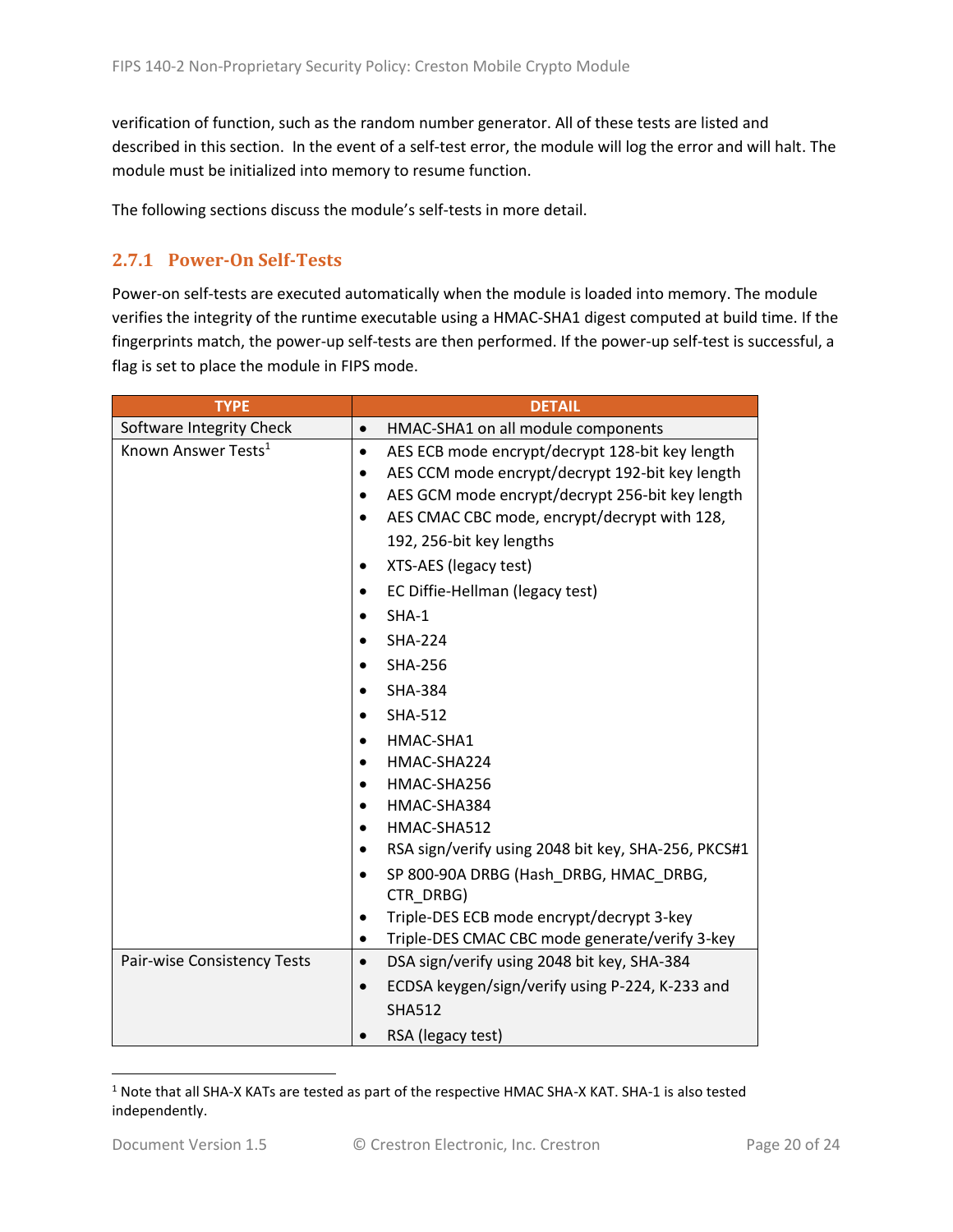#### **Table 8 – Power-On Self-Tests**

Input, output, and cryptographic functions cannot be performed while the Module is in a self-test or error state because the module is single-threaded and will not return to the calling application until the power-up self tests are complete. If the power-up self tests fail, subsequent calls to the module will also fail - thus no further cryptographic operations are possible.

The Module performs power-up self-tests automatically during loading of the module by making use of default entry point (DEP) and no operator intervention is required.

### <span id="page-20-0"></span>**2.7.2 Conditional Self-Tests**

The module implements the following conditional self-tests upon key generation, or random number generation (respectively):

| <b>TYPE</b>                 | <b>DFTAIL</b>                                                                                         |
|-----------------------------|-------------------------------------------------------------------------------------------------------|
| Pair-wise Consistency Tests | <b>DSA</b>                                                                                            |
|                             | RSA (legacy test not run in FIPS mode)                                                                |
|                             | <b>ECDSA</b>                                                                                          |
| <b>Continuous RNG Tests</b> | Performed on all Approved DRBGs, the non-<br>approved X9.31 RNG, and the non-approved<br>DUAL EC DRBG |
|                             | Please note the DRBG is Tested as required by<br>[SP800-90A] Section 11                               |

**Table 9 – Conditional Self-Tests**

## <span id="page-20-1"></span>**2.7.3 Cryptographic Function**

The module verifies the integrity of the runtime executable using a HMAC-SHA1 digest which is computed at build time. If this computed HMAC-SHA1 digest matches the stored, known digest, then the power-up self-test (consisting of the algorithm-specific Pairwise Consistency and Known Answer tests) is performed. If any component of the power-up self-test fails, an internal global error flag is set to prevent subsequent invocation of any cryptographic function calls. Any such power-up self test failure is a hard error that can only be recovered by reinstalling the module<sup>2</sup>. The power-up self-tests may be performed at any time by reloading the module.

No operator intervention is required during the running of the self-tests.

 $2$  The initialization function could be re-invoked but such re-invocation does not provide a means from recovering from an integrity test or known answer test failure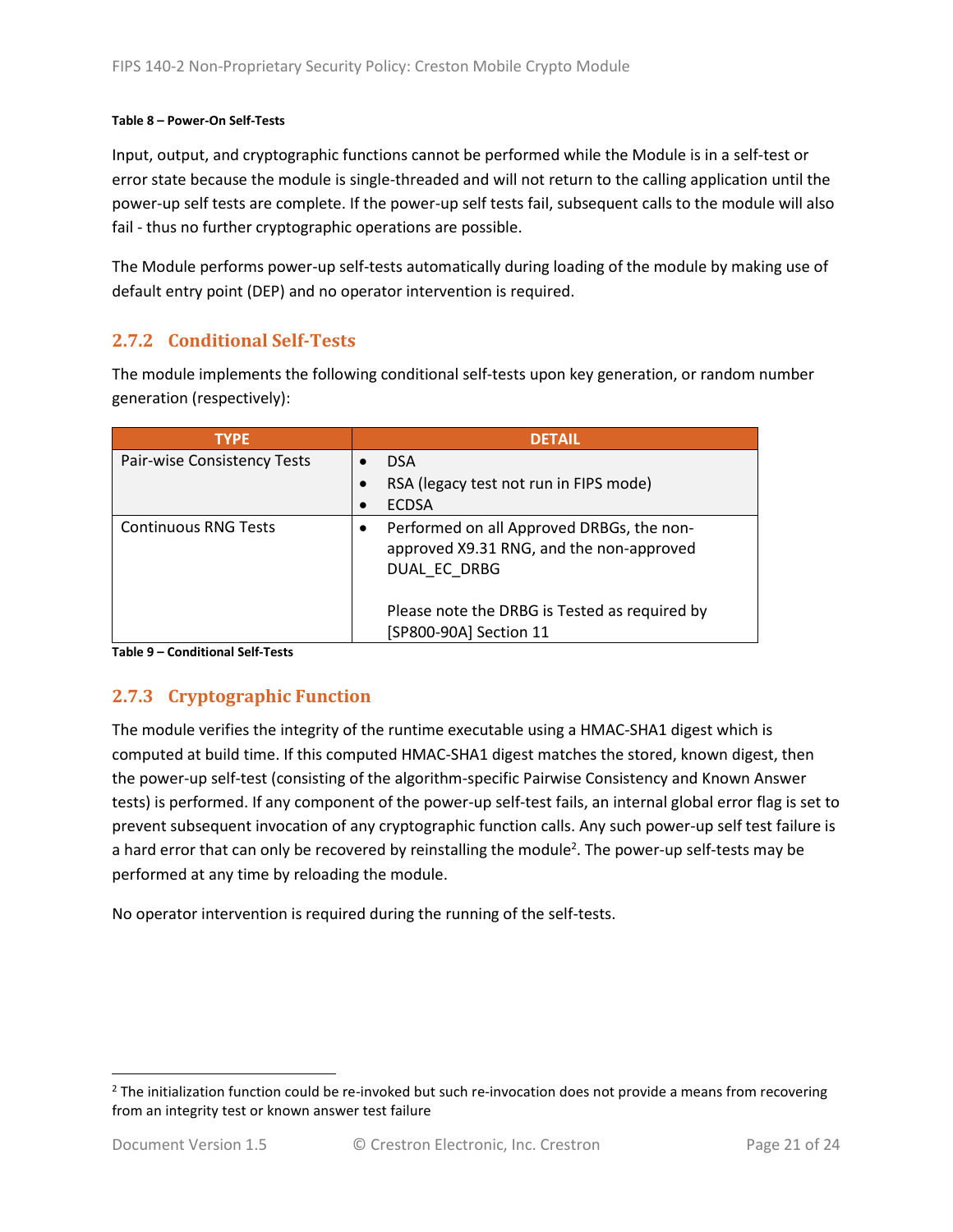# <span id="page-21-0"></span>**2.8 Mitigation of Other Attacks**

The Module does not contain additional security mechanisms beyond the requirements for FIPS 140-2 Level 1 cryptographic modules.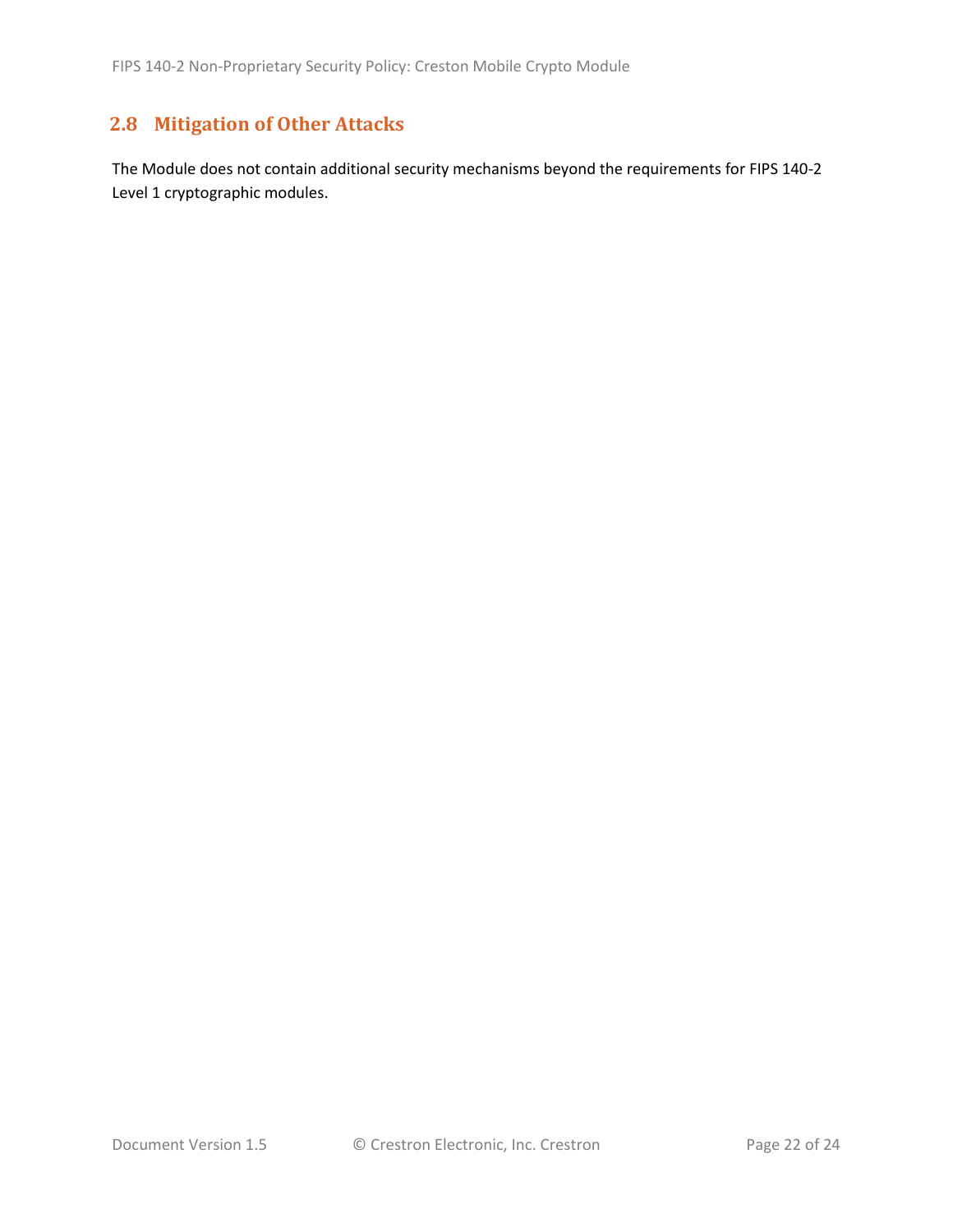# <span id="page-22-0"></span>**3 Guidance and Secure Operation**

## <span id="page-22-1"></span>**3.1 Crypto Officer Guidance**

#### <span id="page-22-2"></span>**3.1.1 Software Installation**

The module is not available for direct download to the general public. The module and its host application is to be installed on an operating system specified in Sectio[n 2.5](#page-14-0) or one where portability is maintained.

### <span id="page-22-3"></span>**3.1.2 Additional Rules of Operation**

- 1. The writable memory areas of the module (data and stack segments) are accessible only by the application so that the operating system is in "single user" mode, i.e. only the application has access to that instance of the module.
- 2. The operating system is responsible for multitasking operations so that other processes cannot access the address space of the process containing the module.

## <span id="page-22-4"></span>**3.2 User Guidance**

### <span id="page-22-5"></span>**3.2.1 General Guidance**

The module is not distributed as a standalone library and is only used in conjunction with the solution.

The end user of the operating system is also responsible for zeroizing CSPs via wipe/secure delete procedures.

If the module power is lost and restored, the calling application must ensure that any AES-GCM keys used for encryption or decryption are redistributed.

The counter portion of the IV is set by the module within its cryptographic boundary. When the IV exhausts the maximum number of possible values for a given session key, the first party to encounter this condition shall trigger a handshake to establish a new encryption key in accordance with RFC 5246.

The AES GCM IV generation is in compliance with the RFC5288 and RFC5289 and shall only be used for the TLS protocol version 1.2 to be compliant with [FIPS140-2 IG] IG A.5, provision 1 ("TLS protocol IV generation"); thus, the module is compliant with [SP800-52].

In the event the nonce\_explicit part of the IV exhausts the maximum number of possible values for a given session key, either party (the client or the server) that encounters this condition shall trigger a handshake to establish a new encryption key.